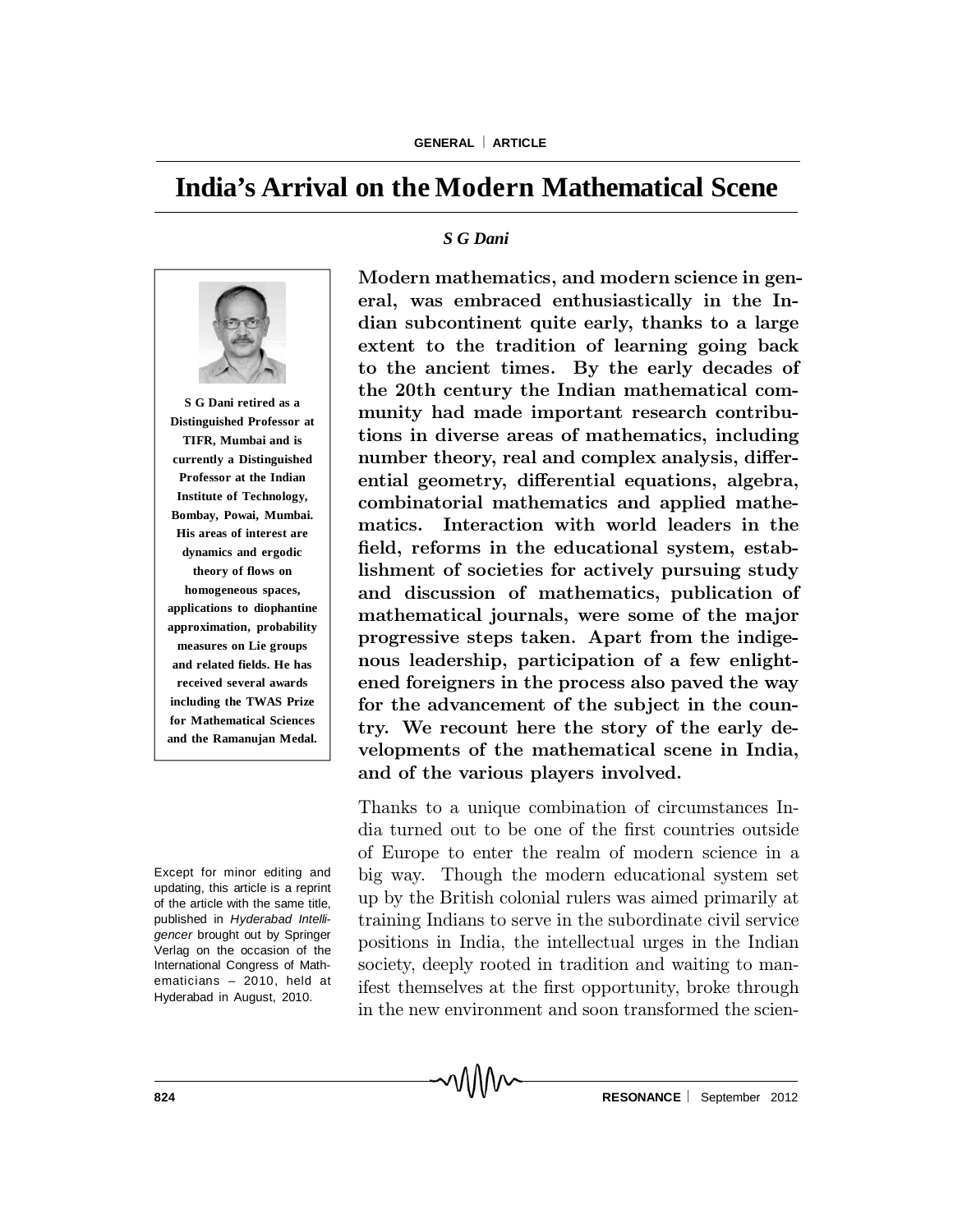tific scene in the country. This transformation process was also fostered by some enlightened foreigners, though few in number.

Modern educational institutions began to emerge in the first half of the 19th century. The Hindoo College was founded in Calcutta in 1817 with the expressed intention of providing modern education to the Indian students; in 1855 the college was renamed as Presidency College and brought under government control. The Presidency College in Madras was started in 1840 by Eyre Burton Powell, a professor of mathematics. In 1857, the first modern universities were established, by the British goverenment, in Calcutta (the then capital), Bombay and Madras. Though the universities were modelled on the University of London, with several decentralised colleges where the faculty was largely engaged, onerously, in dissemination of curricular material, and had little opportunity to influence students in to an enlightened approach to knowledge, in course of time various individuals and institutions steered the academic life of the country on a positive track. As the capital, Calcutta offered Indians the best and sustained opportunities to be exposed to modern science, leading eventually to a stream of eminent scientists, J C Bose, P C Roy, C V Raman, S N Bose, M N Saha, ... . Around 1920 Calcutta was one of the most intense sites of scientific activity outside of Europe ([1], p.37).

Mathematics progressed in parallel, in various parts of the country. Everyone knows of the legendary genius Srinivasa Ramanujan  $(1887-1920)$ , and given the mystique of the prodigy, to many minds it may seem that modern Indian mathematics began with him. While no doubt the indirect impact of the great man on Indian mathematics is immeasurable, the development of the subject in the country has a separate tale of its own, manifesting a collective and conscious effort by the then emergent society, starting well ahead of the advent of

**Keywords**

Development of modern mathematics in India, rise of institutions, personalities, publication activity.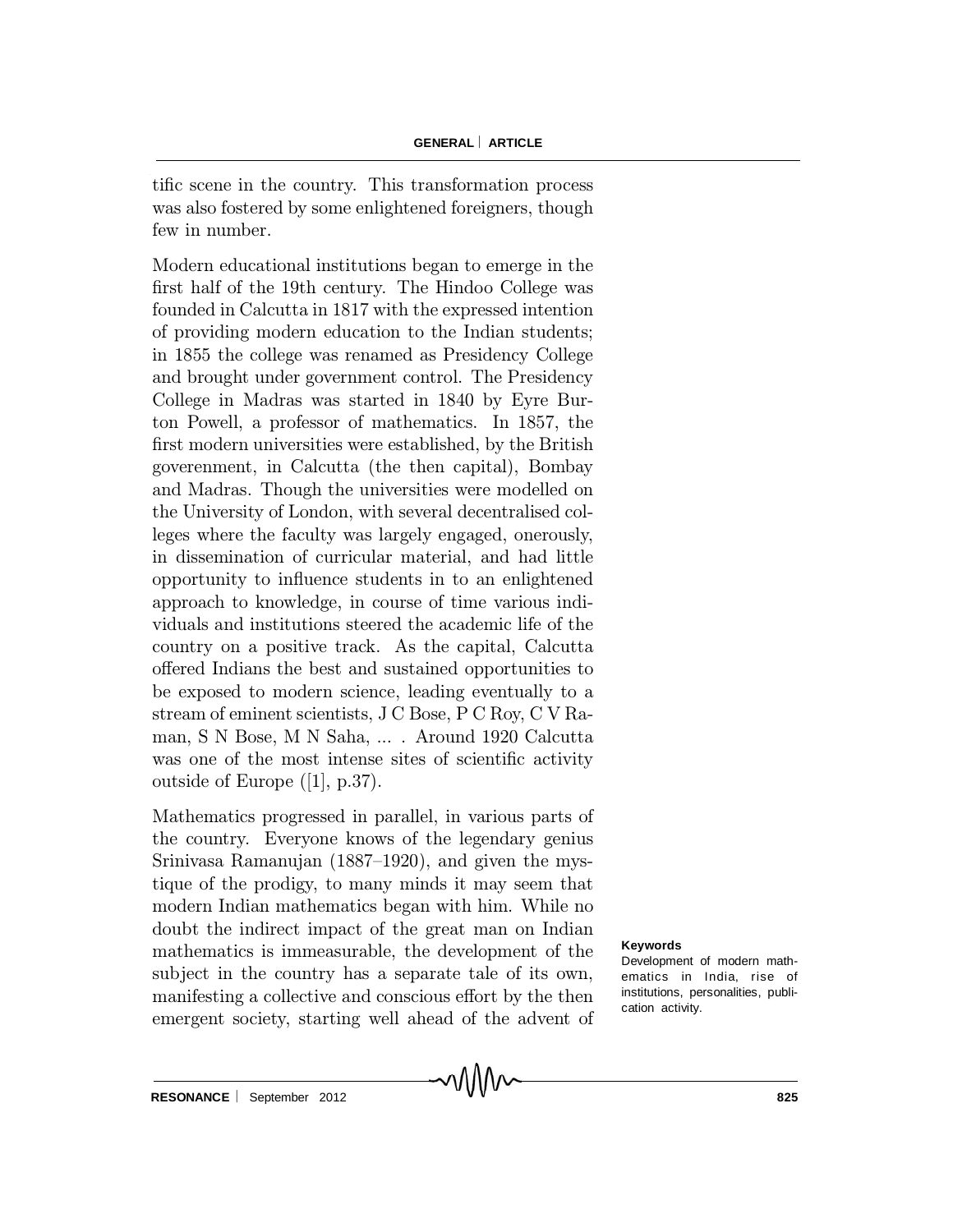Ramanujan. The founding of two major mathematical societies, the Indian Mathematical Society and the Calcutta Mathematical Society, before Ramanujan had left the shores of India for Cambridge where he received his first professional recognition, stands as ample testimony to this. Indeed, the two societies played an important role in the early development of mathematics in India (see [2] for a detailed account in this respect).

#### 1. The Mathematical Societies

MM

The Indian Mathematical Society was established in 1907 (as `The Analytic Club', which in 1910 was turned into the 'The Indian Mathematical Society') by V Ramaswamy Aiyar, a civil servant who was the Deputy Collector of Gooty (in the Anantapur district of the present state of Andhra Pradesh). The Club subscribed to various international journals to promote an interest in mathematics, and also ran a magazine of its own, which in 1909 was formally styled as a journal. The membership of the Club listed in the first issue, as also in later issues, of the journal (which at that time had the name Journal of the Indian Analytic Club which was later changed to Journal of the Indian Mathematical Society) shows a broad spread in many respects: geographical locations of the members ranged all the way from Lahore and Amritsar in the north, Trichinapally in the south and Rangoon in the east, many cities in (present) Maharashtra, Gujarat, Madhya Pradesh, Uttar Pradesh, Karnataka, Andhra and Tamilnadu; in terms of vocation the members included teachers and administrators of mathematics and education, engineers, students, as well as civil servants and other bureaucrats (these too in significant numbers). Posing problems and presenting solutions in the subsequent issues was one of the notable features in the early volumes. There were also many short notes on a variety of topics in geometry, trigonometry, arithmetic, etc.

The membership of the Indian **Mathematical** Society from the early times shows a broad spread in terms of geographical locations and vocational pursuits of the members.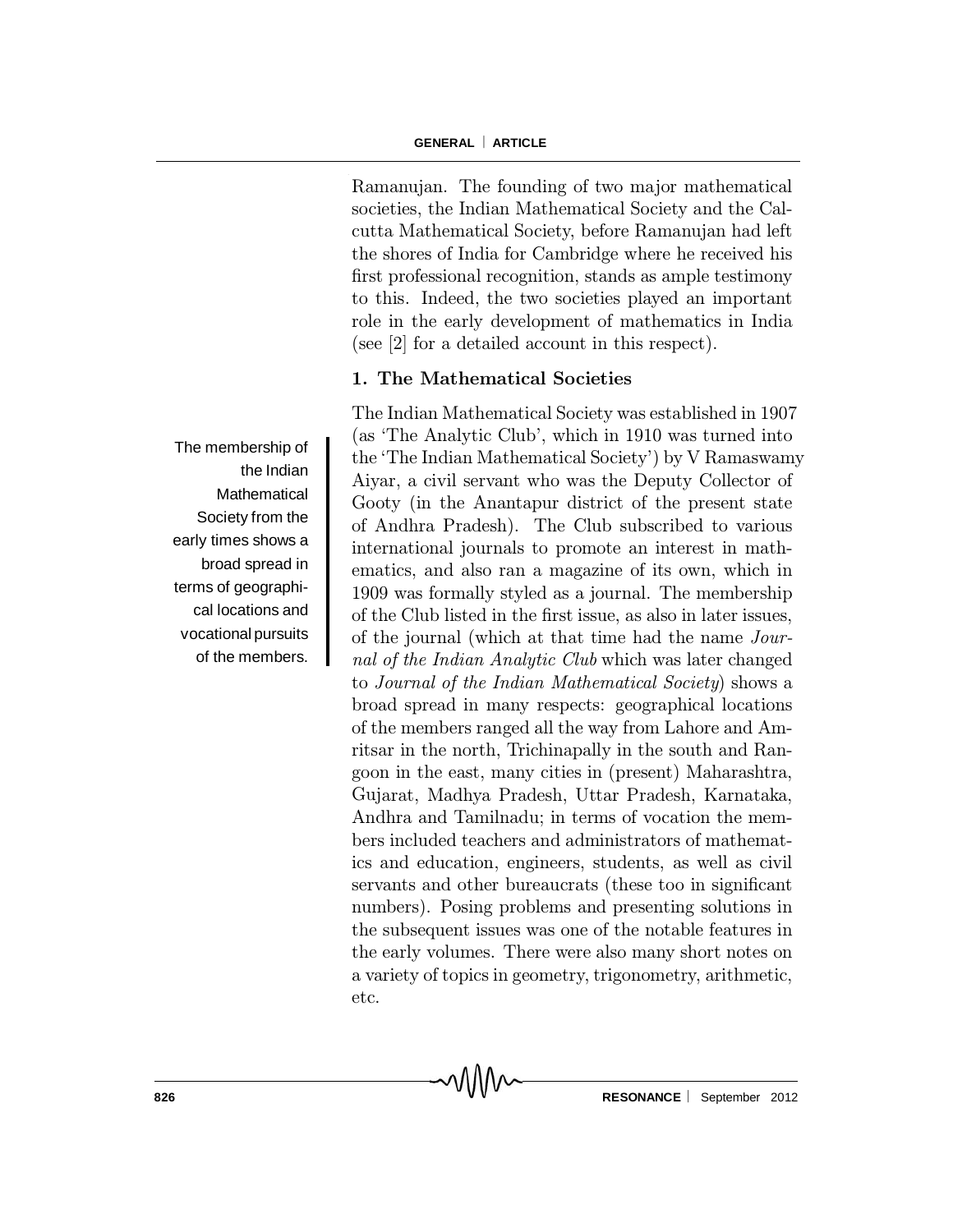Many members contributed regularly to this activity, including M T Narayaniyengar and S Narayana Aiyar who edited the journal, and R P Paranjapye (known also as Wrangler Paranjapye with his Cambridge title acquired at the Tripos examination) who was an Honorary Member of the Society, and Honorary Librarian of the Society's Library, located at Poona (now Pune). At the end of the 4th issue in Volume 1 there is an extract included from The Times of India of 10th July 1909 titled `Mathematics in India' and it is hard to resist the temptation to quote the following segment from the article: \In these days no science can be considered to deserve the name unless it takes the neat form of mathematics; and the very presence of some masters of mathematical science at Bangalore would have produced there such a mathematical atmosphere. Without mathematics science is very often apt to degenerate into pure empiricism or a barren record of facts." How contemporary!

While the situation had not matured enough to help Ramanujan with his mathematics very much, the interest in mathematics and the formation of a fraternity of mathematically inclined people helped Ramanujan materially until he found his way to G H Hardy, and onward to fame.

The Calcutta Mathematical Society was founded in 1908. Asutosh Mukherjee (1864–1924) who was the Vice Chancellor of the Calcutta University from 1906 to 1924, was instrumental in the Society being established, and he was the President until he passed away in 1924. Though a lawyer by profession, who later served also as a High Court judge, he had profound interest in mathematics, and published some papers on algebraic curves and differential equations. The Calcutta Mathematical Society also started a journal, Bulletin of the Calcutta Mathematical Society in 1909. The early issues of the Journal show considerable contact with continental European, especially French, mathematics of that time, which is



**Asutosh Mukherjee** Courtesy: http://en.wikipedia.org/wiki/ Ashutosh\_Mukherjee

The early issues of the *Bulletin of the Calcutta Mathematical Society* show considerable contact with continental European, especially French, mathematics of that time, which is notable especially in the backdrop of the British colonial context of the era.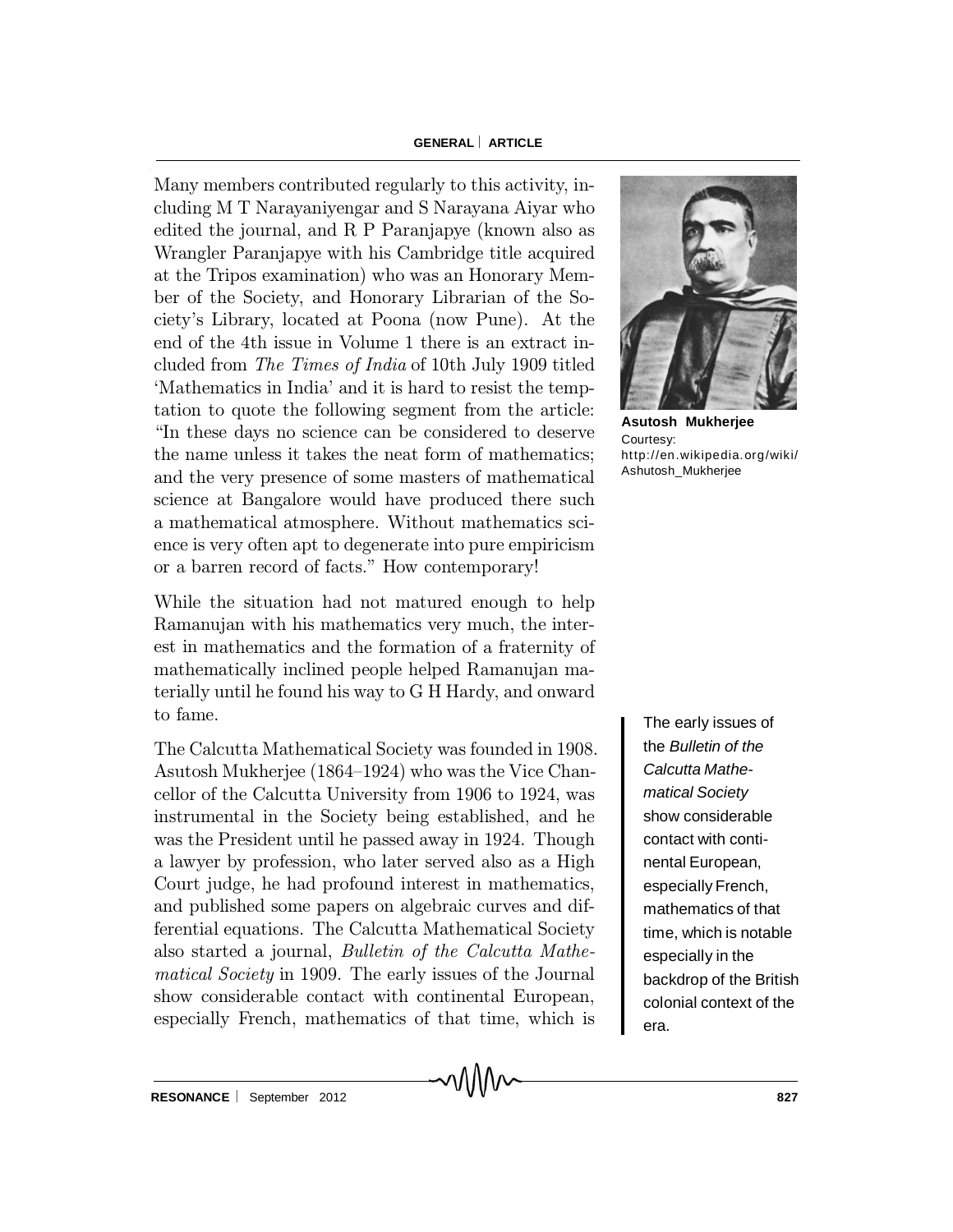

**S Mukhopadhyaya** Courtesy: Calcutta Mathematical Society

Mukhopadhyaya was a regular contributor of research papers to the *Bulletin of the Calcutta Mathematical Society* and in particular, his wellknown paper on the four vertex theorem was published there.

notable especially in the backdrop of the British colonial context of the era. The first issue, dated April 1909. opens with a translation of an article of Emile Borel `The Method of Poincaré' from La Revue du Mois of March 1909. The issues carried a section `Notes and News' in which many interesting pieces of news were reported, including Hilbert's solution of Waring's problem on representability of positive integers by a fixed number of  $nth$ powers, a report on the Fourth International Congress of Mathematicians held in Rome (in April 1908), information on award of prizes, prize problems announced by the Academies of Sciences from France, Belgium, Denmark, The Royal Society of Naples, The Prince Jahlonowski Society of Leipsic. Each issue had a section 'Societies and Academies' listing talks held at various learned bodies in Europe and America.

#### 2. The Early Achievers

៶∧∧∧∼

Asutosh Mukherjee is also recognised for promoting mathematics in Calcutta by bringing in several talented mathematicians. One of his finds was Syamadas Mukhopadhyaya  $(1866-1937)$ , well-known for his theorem in global differential geometry, the 'four vertex theorem', that a simple closed strictly convex curve in the plane, other than the circle, must have at least four points (called vertices) at which the curvature has a local extremum (maximum or minimum) [3]. He obtained his MA degree from the Presidency College, Calcutta, and was later awarded the first Doctor of Philosophy in mathematics from the Calcutta University, for a thesis titled, 'Parametric Coefficients in the Differential Geometry of Curves in an  $N$ -space', which earned him the Griffith Memorial Prize for 1910. Hadamard is known to have had a high opinion of the work of Mukhopadhyaya ([4],  $p.246$ , and stated in the *Memoirs of Collège de France* that the new methods introduced by Mukhopadhyaya would be the subject of discussion in their Colloquia. Mukhopadhyaya also made some interesting contribu-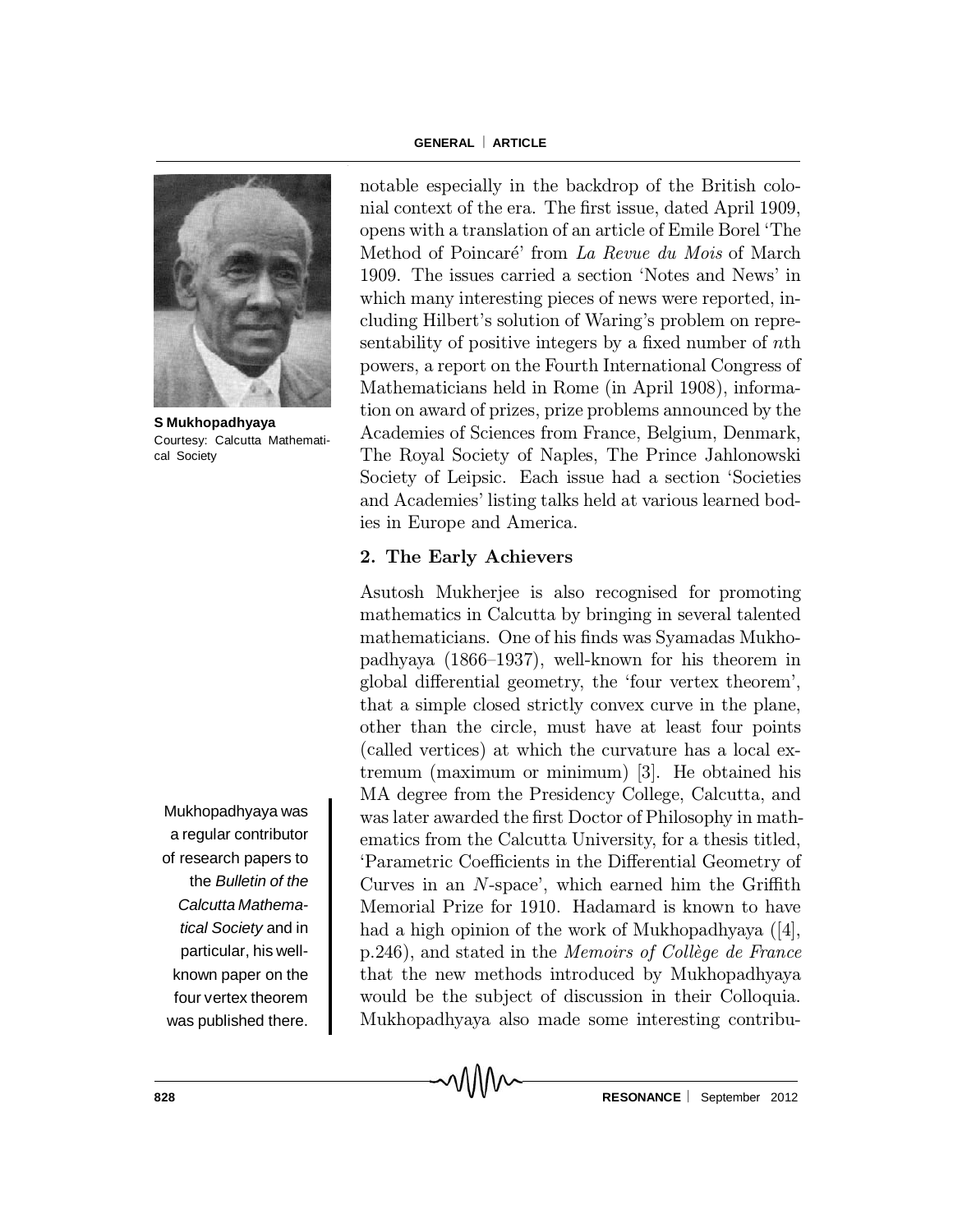tions in non-Euclidean geometry. A collection of his papers on geometry was published and its review in Nature  $[5]$  states that the papers in it are "of special interest" both on account of the original methods employed and the results obtained." Mukhopadhyaya was one of the founding members of the Calcutta Mathematical Society. He served on its Council and was elected Vice President in 1917 and President in 1935; (his tenure as President was short as he passed away in 1937). He was a regular contributor of research papers to the Bulletin of the Society. Practically all his work until 1927, including in particular his four vertex theorem mentioned above was published in the *Bulletin*. In later years he published also in Mathematische Zeitschrift and the Tohoku Mathematical Journal. After his retirement in 1932, Mukhopadhyaya went to Europe to study methods of education, and on returning to India wrote a series of memoirs about this. (See [6] for more details.)

Another notable name from this period is Ganesh Prasad (1876-1935). He was the first DSc from the Allahabad University. After his initial work in India in 1899 he went to Cambridge, England and then to Göttingen where he came in contact with Klein and Hilbert. Soon after his return to India, between 1905 and 1912 he published 3 papers in *Mathematische Annalen* on differential geometry, concerning surfaces of positive curvature. Later on he made several important contributions to potential theory and summability of Fourier series, and also wrote 11 books, including A Treatise on Spherical Harmonics and Functions of Bessel and Lame which became a classic. He worked in Allahabad and Benaras before moving to Calcutta in 1923, where he was to continue until his death. He was a keen promoter of research and had guided many students. Apart from mathematical research he had also a great interest in history of mathematics. His book Some Great Mathematicians of the Nineteenth Century: Their Lives and Their Works

VWV

**Ganesh Prasad** Courtesy: Indian Mathematical Society

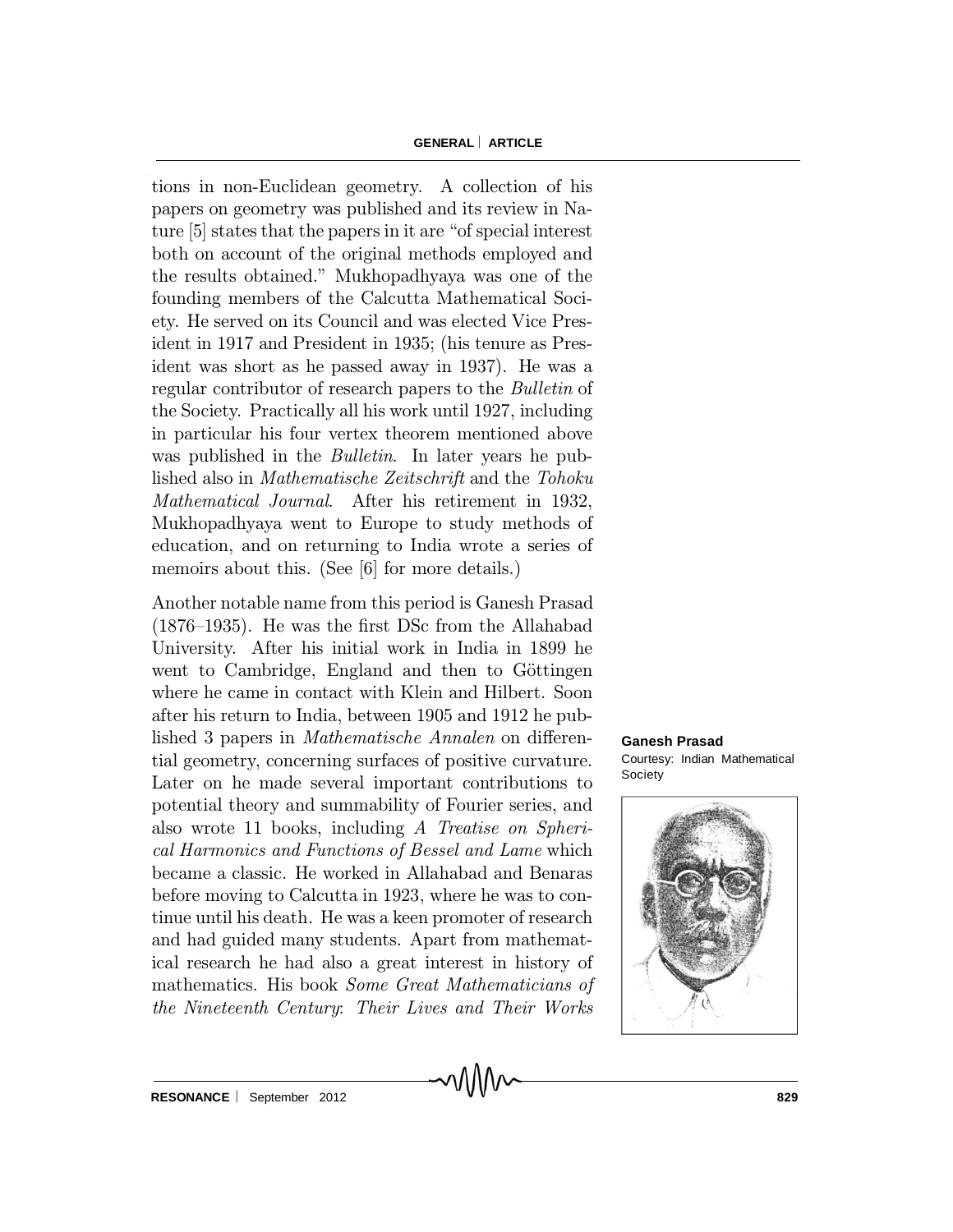

**S Ramanujan** Courtesy: Bruce Berndt

 $(Benaras, 1933-1934)$ , in two volumes, adding to over 700 pages, containing portraits of 16 celebrated mathematicians of the nineteenth century is a valuable contribution. This book as well as his earlier book Mathematical Research in the Last Twenty Years (Berlin, 1923) have been cited in [7] (p.186 and p.216 respectively). He endowed a fund to enable the Calcutta Mathematical Society to award a regular prize for work related to the history of Indian mathematics; (however the organization in-charge of it never actually made an award). Under his influence two of his doctoral students Avadhesh Narayan Singh and Bibhutibhushan Datta who, even though their doctoral work was in pure and applied mathematics respectively, turned to the study of ancient Indian mathematics, to which they made profound contributions and in particular wrote a book which is an important reference in the area, even today. While in Benaras, he founded the Benaras Mathematical Society. In 1924 he succeeded Asutosh Mukherjee as President of the Calcutta Mathematical Society.

### 3. Ramanujan Appears on the Scene

៶៱៱៱

These are but a few pointers to the upward trajectory in the development of mathematics in India during the early decades of the twentieth century. Then came Ramanujan. The rather unique life story of Ramanujan, with his remarkable mathematical abilities, his finding a benefactor in G H Hardy, his unhappy family life, and his sad demise at the early age of 32 due to a mysterious disease, have all been oft quoted and well documented, covering a variety of aspects and nuances; we shall not go into it here, save for a few remarks, mainly in relation to the Indian mathematical community; for a general reading on Ramanujan [8], [9], and [10] are especially recommended. Discovering Ramanujan is considered one of the proudest achievements of the Indian Mathematical Society (see [11]). Ramanujan's contributions to the Society's journal began to appear in 1911 and his first ar-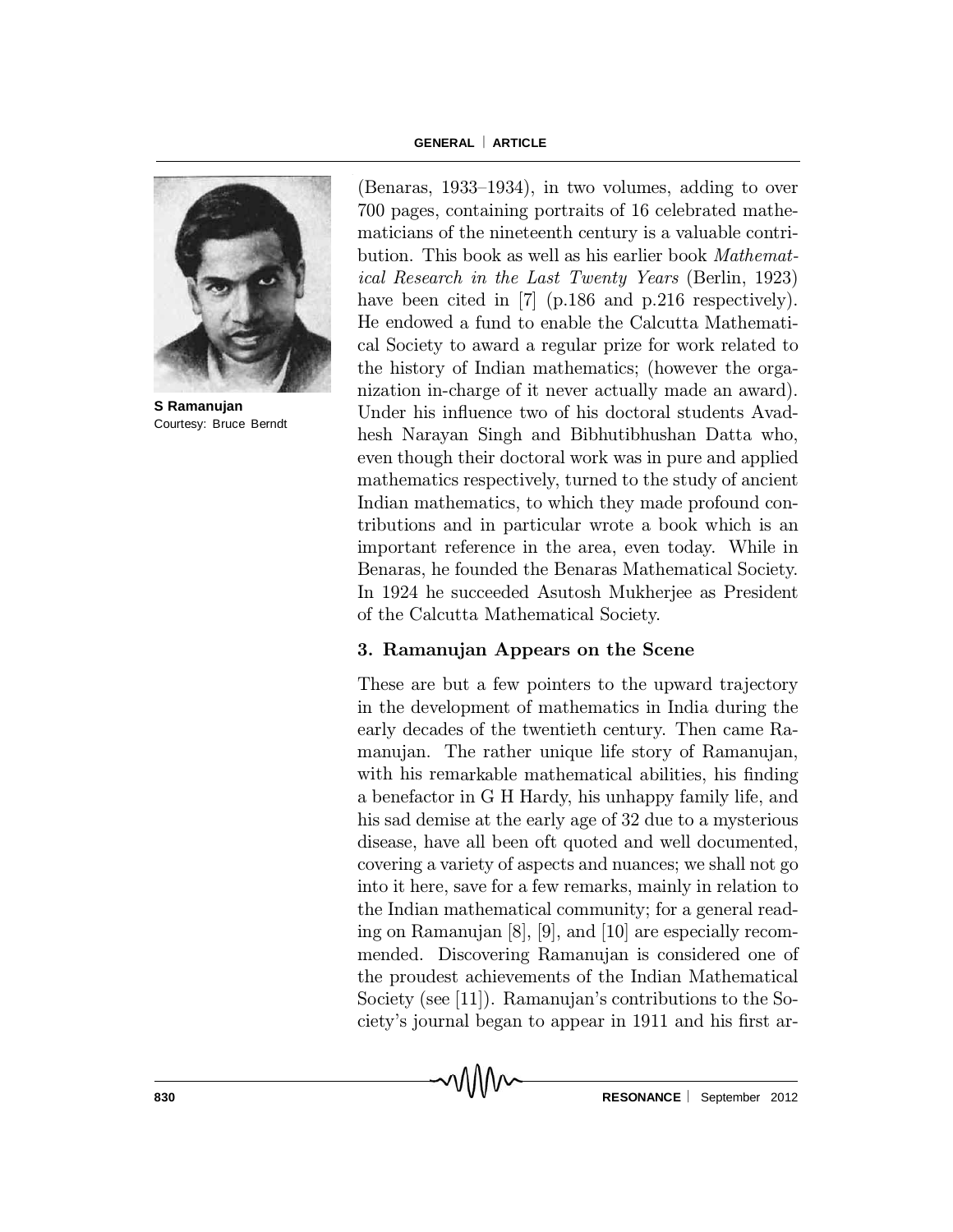ticle `Some properties of Bernoulli's numbers' attracted considerable attention. Ramanujan contributed several papers to the journal, including some after he went to England. Interestingly an account of his work done in England, written by G H Hardy was published in the Journal of the Indian Mathematical Society in 1917. He returned to India in 1919, after a long delay caused by the first world war, to receive a hero's welcome, with the newspapers publishing special articles announcing his arrival. A stipend of 250 pounds had been arranged for him at the University of Madras. There he continued to work on q-series and produced his `lost notebook' (see [9]). However, his health deteriorated rapidly and he passed away in April 1920, within a little over a year after his return from England. Much as he would have indeed liked to, his condition after his return from England did not permit him to play a direct role in the development of mathematics in the country; however he left a huge legacy inspiring generations of students in India by infusing a romanticism in the pursuit of mathematics.

## 4. The Coming of Age

While Madras was not destined to have the benefit of Ramanujan in a guiding role, within a few years of his passing away a duo of mathematicians was to jointly build a congenial atmosphere for the advancement of mathematics there: K Ananda Rau  $(1893-1966)$  and R Vaidyanathaswamy  $(1894-1960)$ . Being only six and seven years younger than Ramanujan, they were both, interestingly, products of the times when career choices were yet to be influenced by the saga of Ramanujan. Like Ramanujan, Rau worked with Hardy at Cambridge, and as a student he won the coveted Smith Prize for his results extending H Bohr's theorem on orders of functions defined by the Dirichlet series. He was an outstanding analyst and had important results to his credit on the summability theory and functions of a complex

Ramanujan's health condition on his return from England did not permit him to play a direct role in the development of mathematics in the country, but he left a huge legacy inspiring generations of students in India.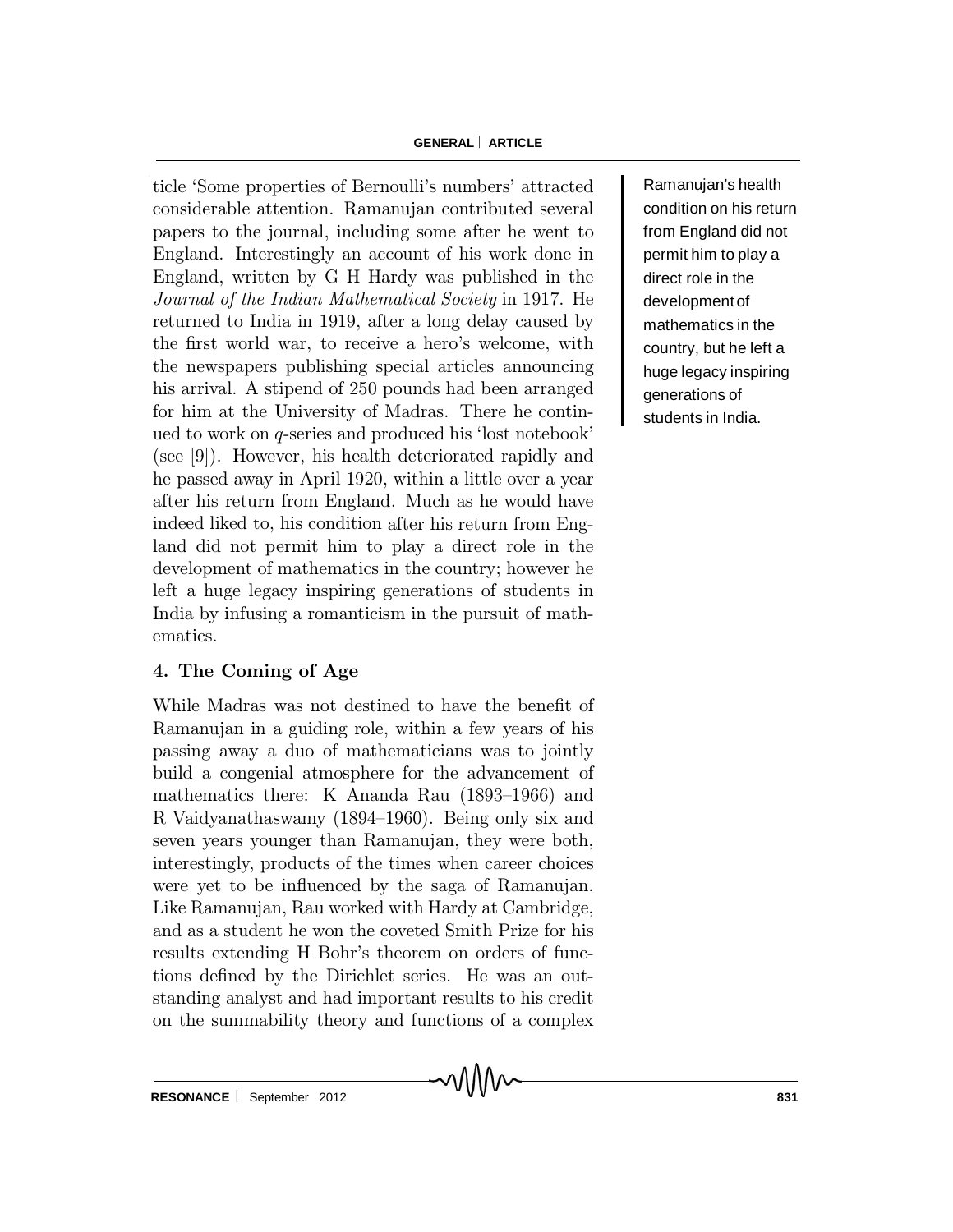

**K Ananda Rau** Courtesy: Ramanujan Institute for Advanced Study in Mathematics, University of Madras

**K Vaidyanathaswamy** Courtesy: Indian Mathematical Society



variable. He established very general 'Tauberian theorems' which had resisted the efforts of some of the best analysts. In his later years he worked on modular functions and representations of integers in terms of quadratic forms. A theorem named after him appears in Hardy's classic book Divergent Series. He served as professor at Presidency College, Madras from 1919 until 1948 when he attained the then mandatory age for retirement. He was from all accounts a very inspiring teacher, and gave clear and impressive expositions of various topics (see [12]). Many of his students went on to do good work and achieve renown: T Vijayaraghavan, S S Pillai, K Chandrasekharan, M V Subbarao, V Ganapathy Iyer.

Vaidyanathaswamy also went to UK for higher studies, but it was after a period as a teacher and four years as a research scholar at Madras University. He obtained his PhD from St. Andrews University, and worked with H W Turnbull, E T Whittaker and H F Baker during a stay of three years. He ventured into new areas such as symbolic logic, lattice theory, and topology. Returning to India in 1925 he joined the University of Madras in 1927, after a stint at the Benaras Hindu University. Based on his courses of lectures delivered at the University of Madras, he published in 1947 the book Treatise on Set Topology, the first book on the topic in English; the first edition was published by the Indian Mathematical Society; a second edition with some improvements was published in 1960 by Chelsea Publishing, New York, and it was reprinted in 1999 by Dover Publications, NY. He retired from the university in 1952 but worked later for a few years at the Indian Statistical Institute (ISI), Calcutta and Sri Venkateswara University, Tirupati. He was actively involved with the Indian Mathematical Society. He was the Editor of the Journal of the Indian Mathematical Society over the prolonged period 1927– 1950, and his concerted efforts and innovations went a

MW∨

**832 RESONANCE** │ September 2012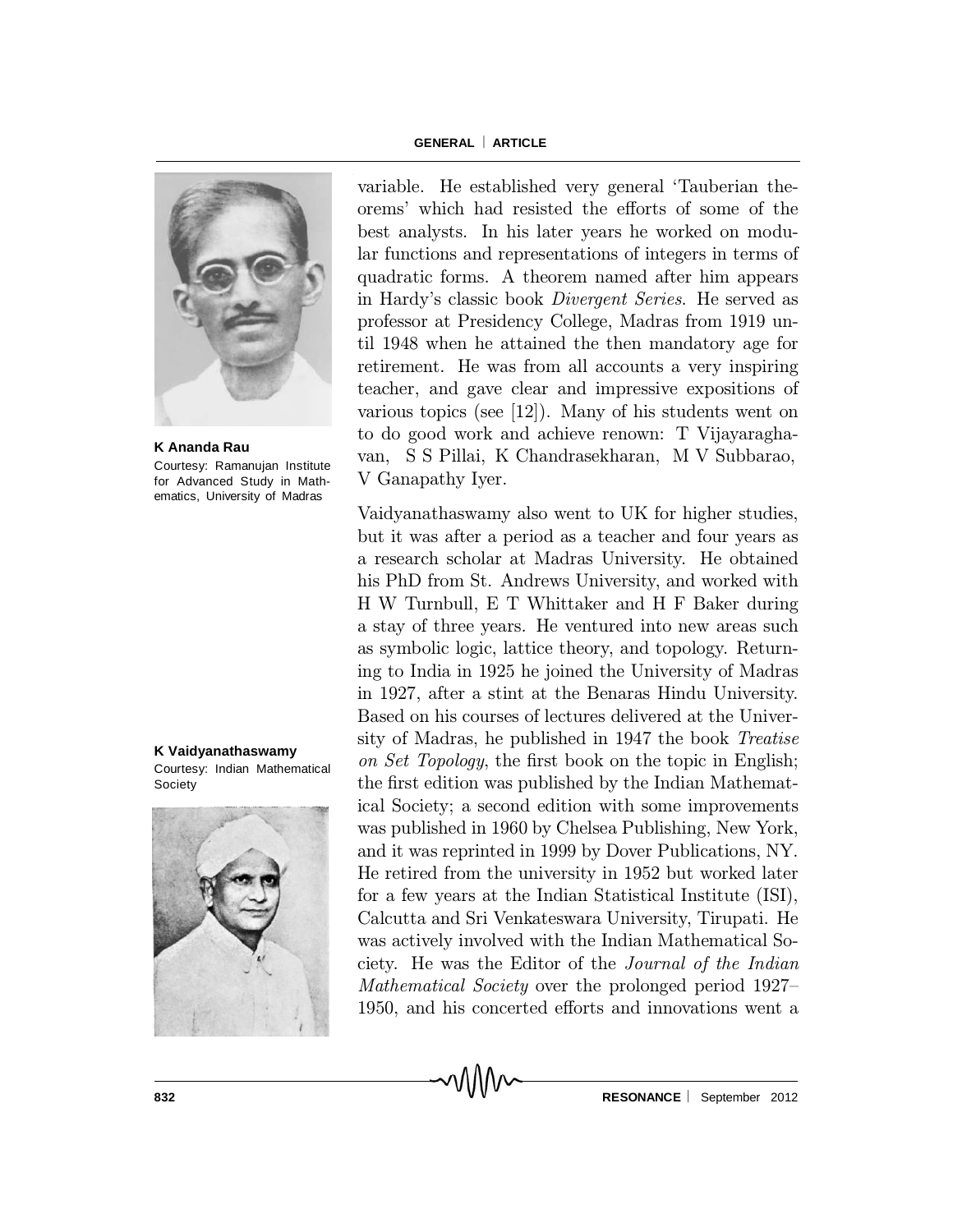long way in establishing the journal. He was President of the Society during  $1940-1942$ . He was also a founding Fellow of the Indian Academy of Sciences. Besides mathematics he was keenly interested in Carnatic music and yogic sadhana. He was a follower of Sri Aurobindo and held weekly sessions interpreting certain Vedic texts  $(see [13]).$ 

Annamalai University, situated on the outskirts of a small town called Chidambaram, an ancient pilgrimage site of Hindus about 150 miles south of Madras, was home to A Narasinga Rao  $(1893-1967)$  during the years 1929-1946; he then moved to Andhra University at Waltair, on the east coast, and later to the Indian Institute of Technology (IIT), Madras in 1951. Rao worked on Euclidean geometry and was also interested in other fields such as aerodynamics. He was very inspiring to young mathematicians. He was the founder editor of the Mathematics Student, a journal founded by the Indian Mathematical Society in 1933, following a decision taken at the Silver Jubilee of the Society in 1932. The journal, which continues to be published to-date, is aimed at mathematics teachers and students, who are also encouraged to contribute articles to it. Rao worked as the editor almost single-handedly with great devotion for 18 years, until 1950, placing it on a firm footing. He also promoted good research. He instituted a medal, named after himself, which is awarded through the IMS in recognition of quality research work by young authors.

Elsewhere in India too mathematics was flourishing simultaneously, with contributions to various topics. B N Prasad (1899–1966) who was at the University of Allahabad through most of his career, published widely on Fourier analysis. He went to England, where he was a student of Titchmarsh, and to Paris where he interacted with Denjoy and his work was well thought of. In 1958 he founded the Allahabad Mathematical Society and started a journal. At Delhi Ram Behari (1897–

Narasinga Rao, the founder editor of the *Mathematics Student*, worked as editor for 18 years with great devotion, placing the journal on a firm footing.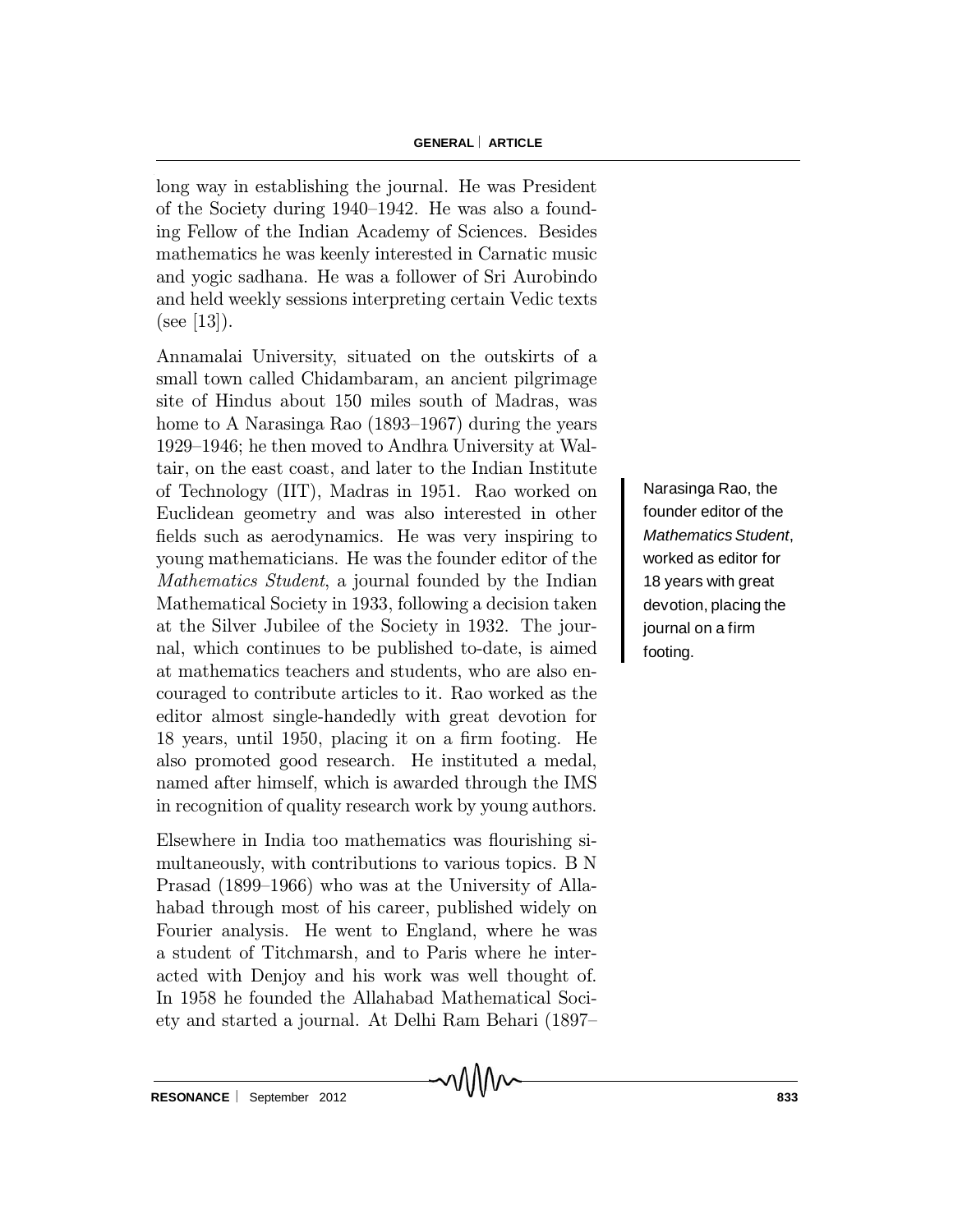1981), a student of J L Synge at Cambridge and Dublin, was engaged in work on differential geometry (he was at St. Stephen's college to begin with and moved to the University Department in 1947). He served as Secretary to the Indian Mathematical Society during 1936– 1942. Rabindranath Sen (1896–1974) at Calcutta also made numerous contributions to differential geometry, especially on parallelism. Nikhilranjan Sen  $(1894-1963)$ , who was brought to Calcutta by Asutosh Mukherjee in 1917 worked on applied mathematics (theory of relativity and also fluid mechanics). During  $1921-1924$  he was in Europe, on study leave from the university, where he came in contact with stalwarts like Einstein, Planck, Sommerfeld, de Broglie. Apart from applied mathematics he also studied probability theory and topology. Both N R Sen and R N Sen were active in the Calcutta Mathematical Society and both held the position of President during certain years.

#### 5. The Indian Statistical Institute

MM

In 1931 the Indian Statistical Institute (ISI) was founded by P C Mahalanobis  $(1893-1972)$ , himself an accomplished statistician known for the `Mahalanobis distance' (a statistical measure gauging proximity between group populations), some important techniques relating to sample surveys, and pioneering studies in anthropometry. Mahalanobis also started the journal  $Sankhya$  - The Indian Journal of Statistics, which also published mathematical papers, especially in areas such as Probability, Design theory, combinatorics, etc. In post-independence India, as member of the Planning Commission, he contributed significantly to the five-year plans. The renowned statisticianCR Rao worked at ISI for almost four decades (including as Director during  $1972{\text -}1976$ ), until leaving for the United States in 1979. There was also a sizable group at ISI actively pursuing diverse areas of statistical practice and theory. Though its primary focus was on Statistics, ISI has contributed greatly since

Though its primary focus was on Statistics, the Indian Statistical Institute has contributed greatly since the early days in the developing advanced mathematics.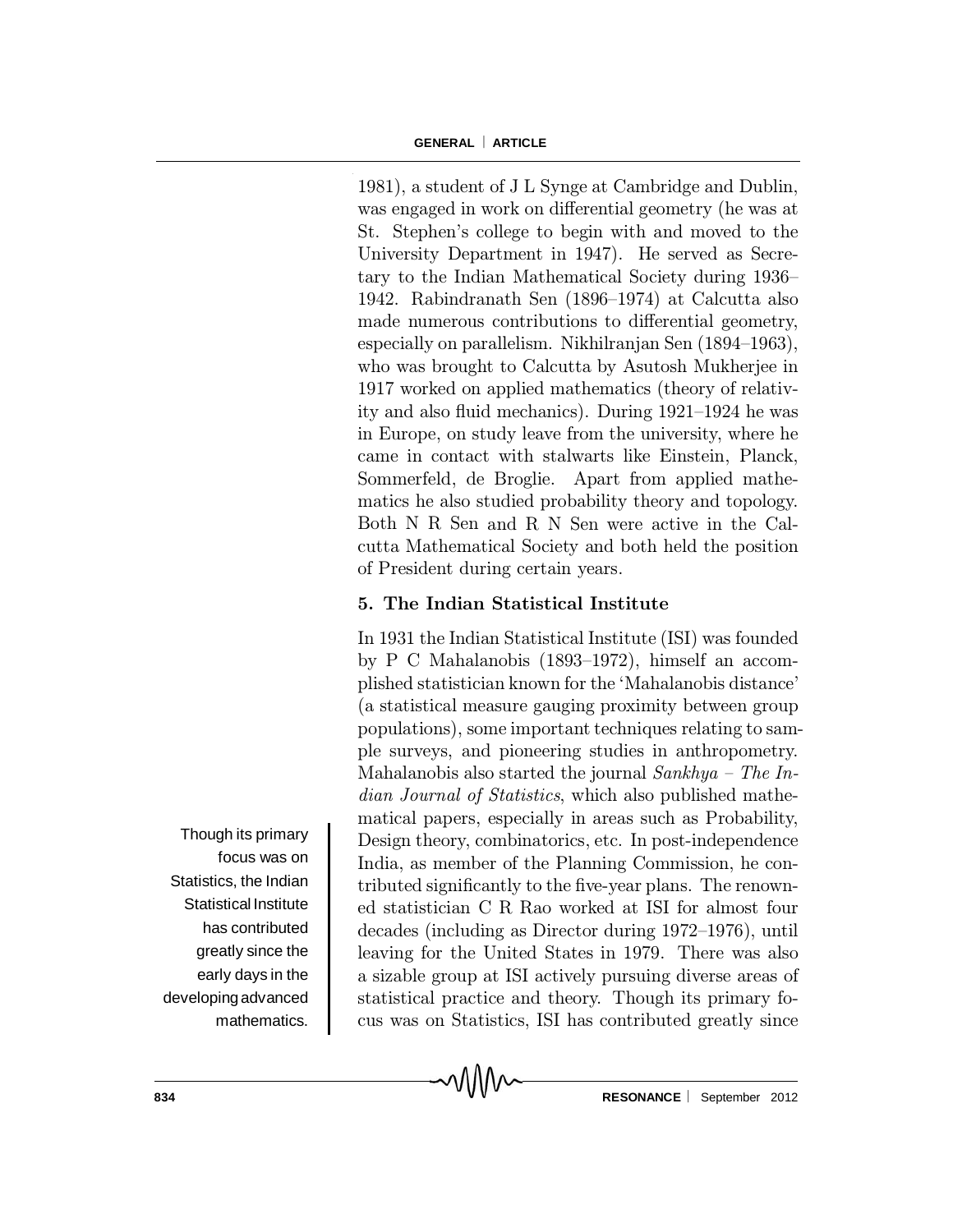the early days to the development of advanced mathematics.

R C Bose  $(1901-1987)$  is one of the prominent names associated with the Institute, from its early times. Bose started his research under the guidance of Syamadas Mukhopadhyaya and published some papers relating to convex curves. His career course changed after joining ISI, not quite to statistics, but something related. In 1939 he wrote his celebrated paper on the construction of balanced incomplete block designs answering some problems posed by the renowned statistician R A Fisher during his visit in the previous year as President of the Indian Science Congress, in Bombay (see [14] for a discussion on the genesis and impact of this paper, including some quotes from R C Bose). He went on to prove several important results on design theory and the theory of error-correcting codes. This work involves algebra and number theory, concerning especially the general linear groups over finite fields. Many of his early papers (as also later ones) continue to be cited frequently in recent literature. In the 1940's, he was also part of the University of Calcutta, when a post-graduate department of Statistics of the university was started in ISI. In 1947, he left for the United States. He continued to influence mathematics in India; one of his students, S S Shrikhande, made important contributions to combinatorial mathematics, as also to institution-building for mathematics. ISI was to later produce several excellent mathematicians in various areas of mathematics. The renowned Abel Laureate S R S Varadhan is also a product of ISI.

#### 6. The Memorable 1930's

The 1930's are also memorable for Indian mathematics for the achievements of S S Pillai and T Vijayaraghavan. S S Pillai (1901–1950) was a student of Ananda Rau, and was later a lecturer at Annamalai University dur-

VWV

The work of R C Bose involves algebra and number theory, concerning especially the general linear groups over finite fields. Many of his early papers continue to be cited frequently in recent literature.

**S S Pillai** Courtesy: Indian Mathematical Society

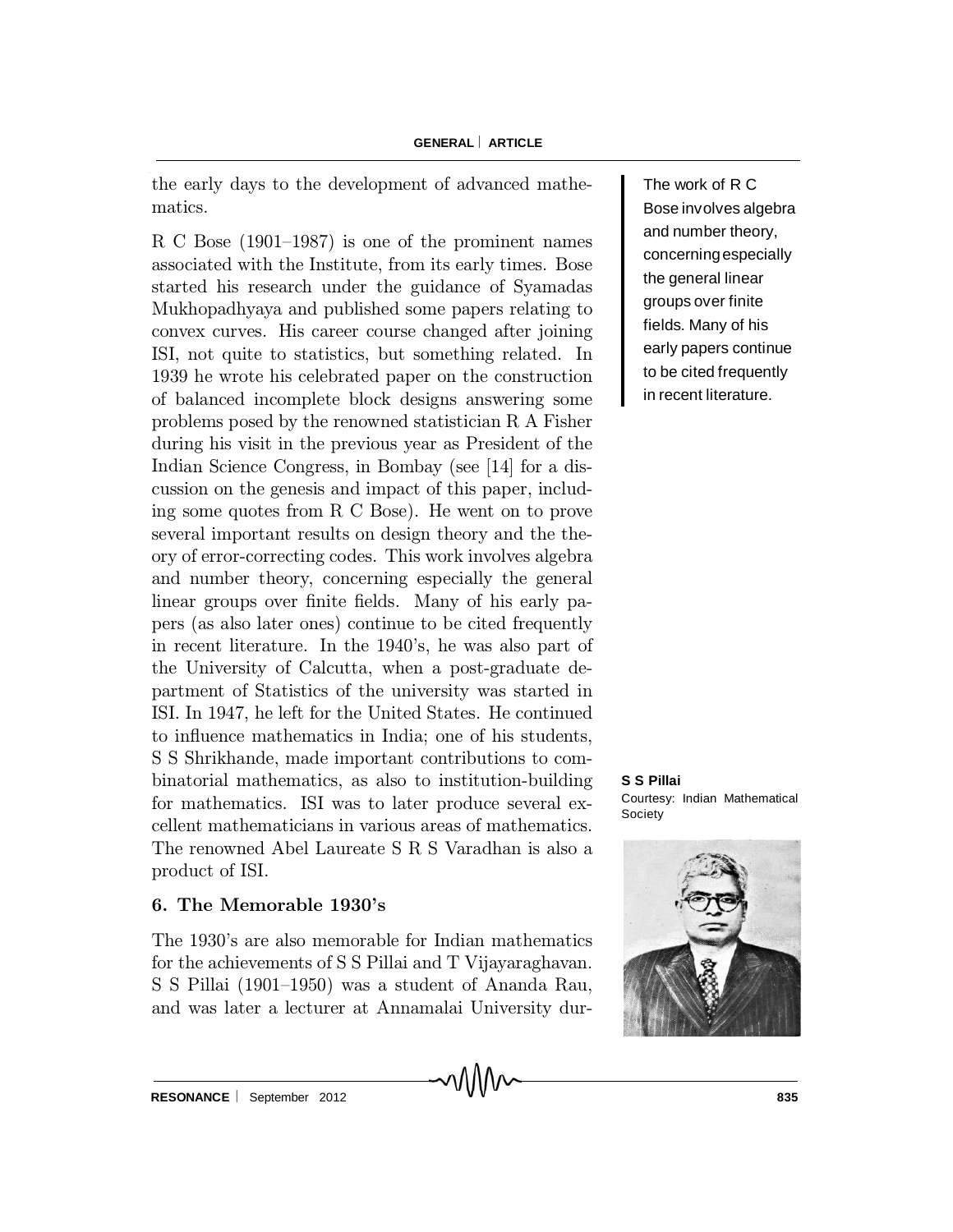It was shown by Jing-run Chen in 1965 that  $g(5) = 37$  and the remaining open case  $k = 4$  was settled in 1986 in the work of R Balasubramanian, a plenary speaker at ICM-2010, jointly with Deshouillers and Dress, proving  $g(4) = 19$ . ing 1929-1941, where his creativity is seen in full bloom. He is well known for his work on Waring's problem, concerning determination of the smallest integer  $q(k)$ , given a natural number  $k$  greater than 1, such that every natural number can be written as a sum of at most  $q(k)$ integers that are  $k$ -th powers themselves; the existence of such a number  $g(k)$  was proved by David Hilbert in 1909. By the famous classical theorem of Lagrange  $q(2)$  $= 4.$  Wieferich and Kempner proved in 1912 that  $g(3) =$ 9. Pillai gave in 1936 a remarkable almost complete solution towards determination of  $g(k)$  for k greater than 7;  $g(k)$  was proved to take the expected value  $2^k + \left[\left(\frac{3}{2}\right)^k\right] - 2$ (square brackets denote the integral part), under a condition on the fractional part of  $(\frac{3}{2})^k$  that is valid when k is even, and very likely holds for all  $k$ . He showed also that  $g(7) = 143$ , and in a later paper that  $g(6) = 73$ . Pillai's achievements were overshadowed to an extent by Dickson's work on the problem, carried out around the same time; Dickson gave the value of  $g(k)$  including when the condition alluded to above fails; it is however not known even today whether the condition actually fails for any number at all.

Recognition did come eventually to Pillai for his outstanding contributions on the theme. He worked also on other problems in number theory, especially diophantine approximation. In the latter area he proved the beautiful theorem that given natural numbers  $a, b, m$  and n and  $\delta > 0$ , for integers x, y if am<sup>x</sup> – bn<sup>y</sup> is nonzero then its absolute value exceeds  $m^{(1-\delta)x}$  for all sufficiently large x. Based on the theorem he proposed a conjecture, now known after him, on the finiteness of the number of integer solutions of exponential Diophantine equations, which still remains unresolved. He had an invitation to visit the Institute for Advanced Study, Princeton for the year  $1950-1951$ , and was to participate in the International Congress of Mathematicians-1950 at Harvard. However, on his way to the US tragedy struck, and Pil-

᠕᠕᠕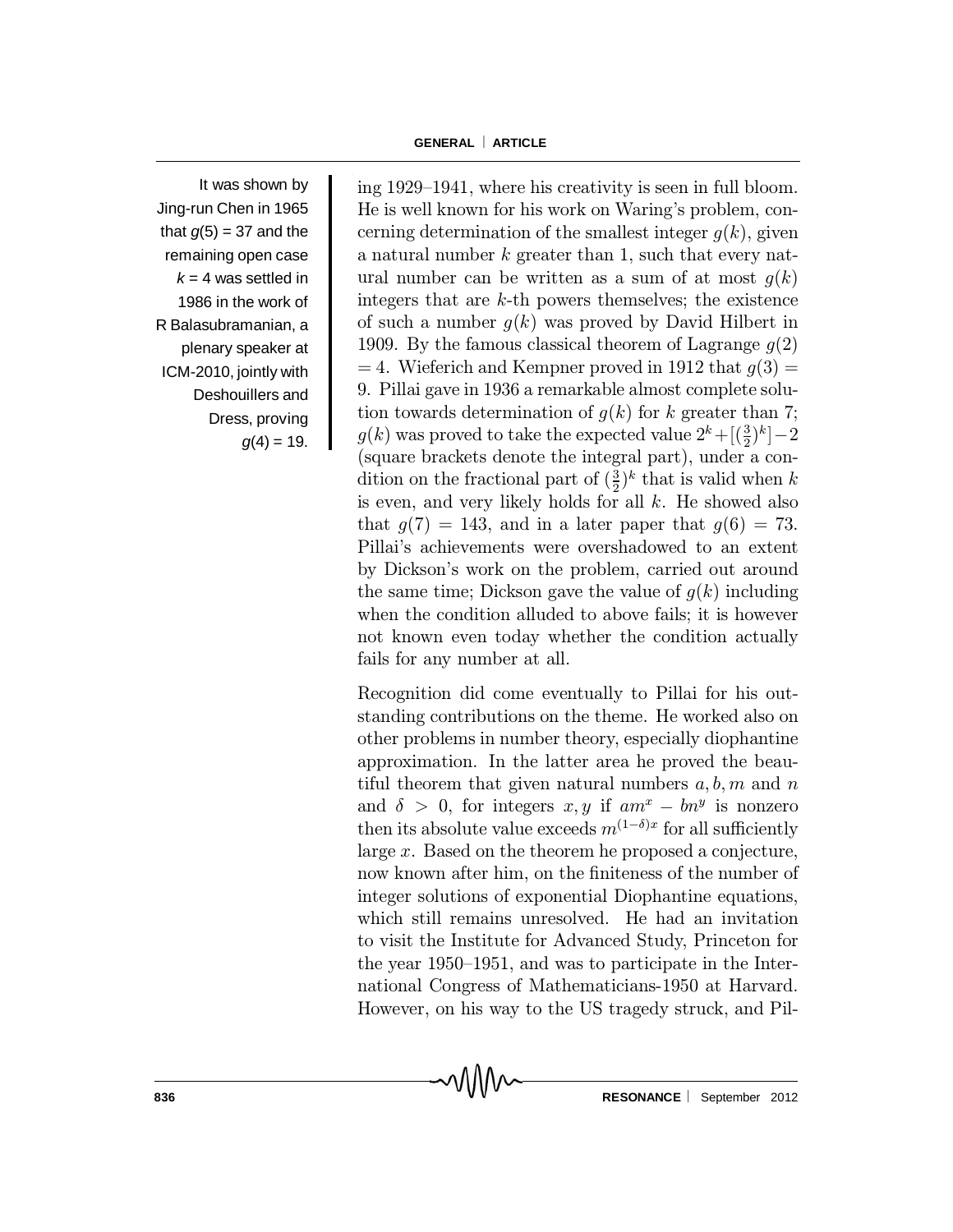lai died in an air-crash near Cairo on 31 August 1950; for various details the reader is referred to [15] and [16].

T Vijayaraghavan (1902–1955) was influenced by Ananda Rau and began to work independently even as a student at the Presidency College, Madras. Like Ramanujan he had problems sailing through a formal educational system, and again, like Ramanujan he sent some of his work to Hardy. Indeed, as in the previous case this led, though in a less dramatic fashion, to his proceeding to join Hardy, then at New College, Oxford. His Oxford years,  $1925-1928$ , were very fruitful and greatly influenced his later works. He proved some impressive theorems on summability, especially Borel summability.

On his return to India he held appointments at Annamalai and then at Aligarh Muslim University where he had close interaction with André Weil; the latter spent two years, 1930–1932, there as Professor of Mathematics and Head of the Department. In 1931 Vijayaraghavan left Aligarh in protest when the Vice Chancellor offered him professorship from which he planned to oust Weil [17] and moved to Dhaka (now in Bangladesh). In a paper published in 1932 he disproved, in a very ingenious and elegant manner, a conjecture of E Borel about the growth of solutions of nonlinear ordinary differential equations [18], [19], [4]. Impressed by the work, G D Birkhoff arranged to have Vijayaraghavan invited as Visiting Lecturer of the American Mathematical Society in 1936.

Vijayaraghavan is also well known for his work on Diophantine approximation, from around 1940, relating especially to the asymptotics of the fractional parts of  $\alpha\theta^n$ as *n* tends to infinity,  $\alpha$  and  $\theta$  being fixed real numbers, in which he generalized a result of Hardy. This work led him to study a class of numbers which came to be known as Pisot-Vijayaraghavan numbers; (these numbers were also studied by Pisot in his thesis and are also referred

VWV



**T Vijayaraghavan** Courtesy: Indian Mathematical Society

Vijayaraghavan's work on Diophantine approximation led to the study of a class of numbers which are now known as Pisot–Vijayaraghavan numbers.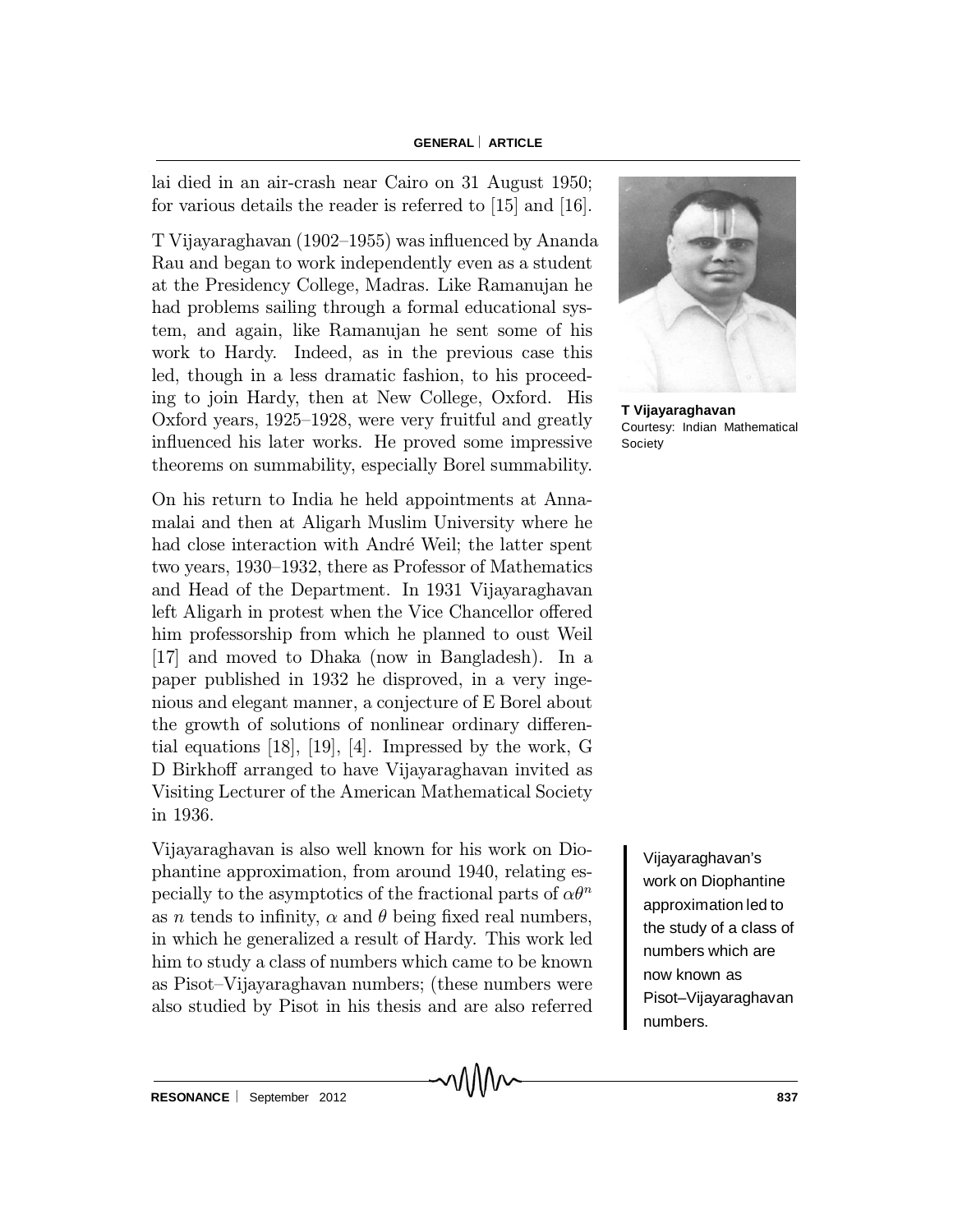The Ramanujan Institute of Mathematics later became part of the University of Madras, in 1957, following a period of financial difficulties and the demise of Dr. Chettiar; initially it was independent of the Department of Mathematics of the university, but in 1966 the two were merged.

**S Minakshisundaram** Courtesy: Indian Mathematical Society



as PV numbers or Pisot numbers). In 1946 Vijayaraghavan moved to Andhra University, but left it in 1949 for Madras (now Chennai) to take over as Director of the Ramanujan Institute of Mathematics newly founded by businessman-educationist Dr. Alagappa Chettiar. Vijayaraghavan served as Director of the Institute until he passed away in 1955, at a young age, following a heart attack. Vijayaraghavan was also active in the Indian Mathematical Society; he was the Secretary during  $1947{\text -}1951$  and President during  $1951{\text -}1953$ ; he served also as the Librarian of the Society for four years during 1950-1954.

## 7. Moving Ahead

About a decade younger to Vijayaraghavan and Pillai was another stalwart of Indian mathematics. S Minakshisundaram (1913–1968) indeed was a very gifted mathematician and his work has had a lasting impact. He was initially influenced by Ananda Rau and worked on the topic of summability of series, a passion which was to continue through his life. His first paper was a striking generalisation of a result of Ananda Rau. However, he soon came under the influence of Fr. Racine, a Jesuit missionary about whom I will say more later, and another mathematician M R Siddiqi from Osmania University, Hyderabad and pursued the area of differential equations, to which he made many contributions of the highest quality. He obtained his doctorate in 1940 for his work on nonlinear parabolic differential equations. Some of the ensuing period was very arduous for him, and he had to survive doing some private coaching of students for university examinations, but he stuck to pursuing mathematics despite the adverse circumstances. He later got an appointment as Lecturer in Andhra University, Waltair. In 1946 he received a visiting membership at the Institute for Advanced Study, Princeton where he spent two years.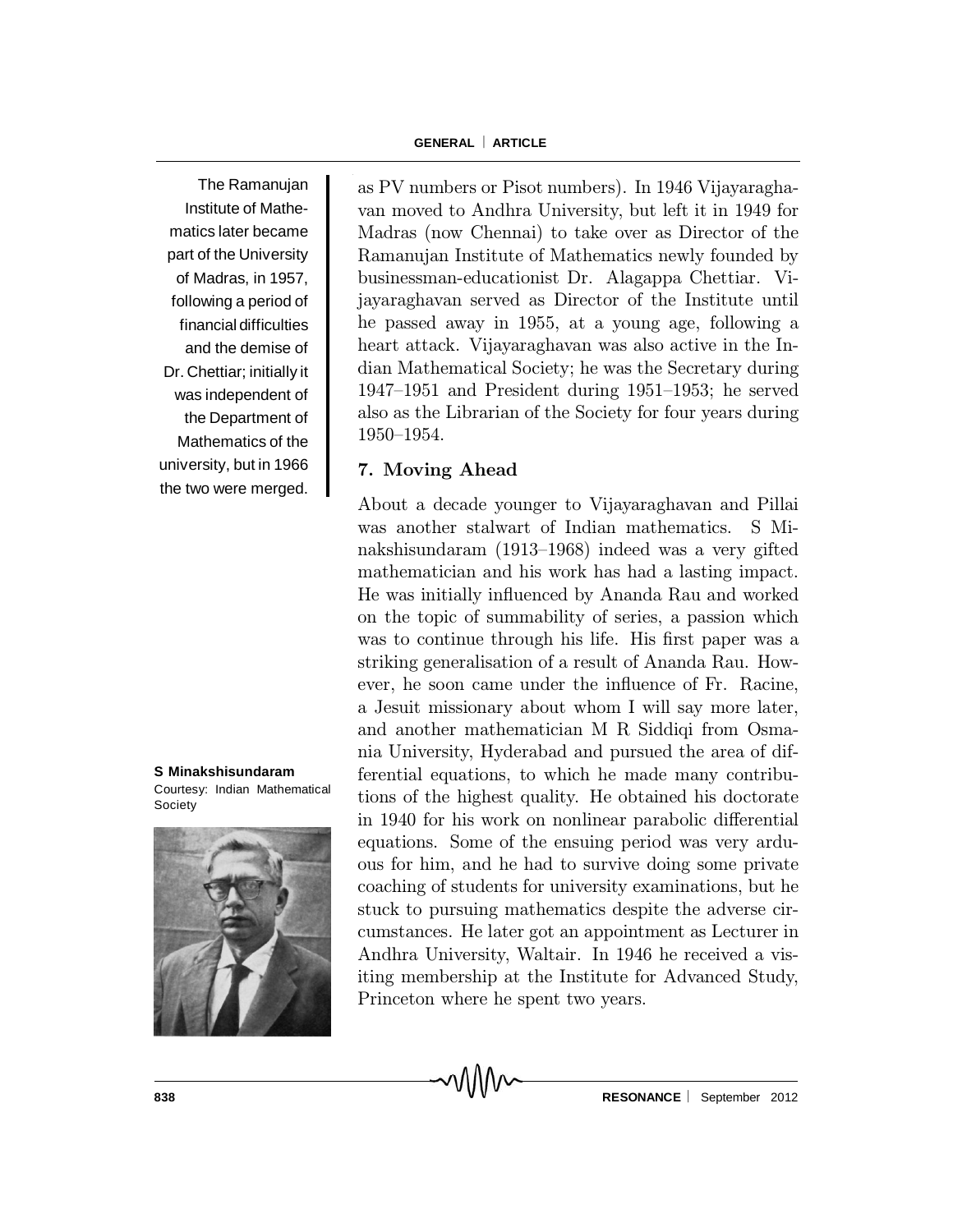The Princeton years resulted in what is considered his best work, in collaboration with the Canadian mathematician Pleijel, on the eigenvalue problem of the Laplace operator on a compact Riemannian manifold. He introduced the idea of using the heat equation in the study, which turned out to be a powerful tool. It featured as an important component in a new approach to the celebrated index theorems for elliptic operators, due to Atiyah, Singer and Patodi. The paper with Pleijel continues to be cited regularly in contemporary literature, truly a feat for a paper over sixty years old. During a visit of a few months in 1950 to the Tata Institute of Fundamental Research, Bombay, Minakshisundaram authored a book jointly with K Chandrasekharan, titled Typical Means, which was very well received. He delivered an invited talk at the International Congress of Mathematicians of 1958, held at Edinburgh, on *Hilbert* Algebras. He was however, not happy in the university setting and though he liked teaching and tried hard to generate interest for research in his students, he felt the system to be rather stifling and longed to be at a research institution. He was eventually appointed as a professor at the newly created Institute for Advanced Study at Simla, and was happy to move there. He had embarked on writing a book on spectral theory, but unfortunately, in 1968, passed away before completing it. (See [20] for more details).

## 8. Spread of the Mathematical Culture

By the 1940's there were quite a few mathematicians around the country, publishing works of high quality in various branches of mathematics. In number theory it would be appropriate to mention Hansraj Gupta (1902– 1988) and S Chowla  $(1907-1995)$ , both from Punjab. Gupta worked at the Government College, Hoshiarpur, which subsequent to the independence of India was incorporated into the present Panjab University. His most important work is on partitions. Chowla studied in Minakshisundaram introduced the idea of using the heat equation in a way which has turned out to be a powerful tool. It featured as an important component in a new approach to the celebrated index theorems for elliptic operators, due to Atiyah, Singer and Patodi.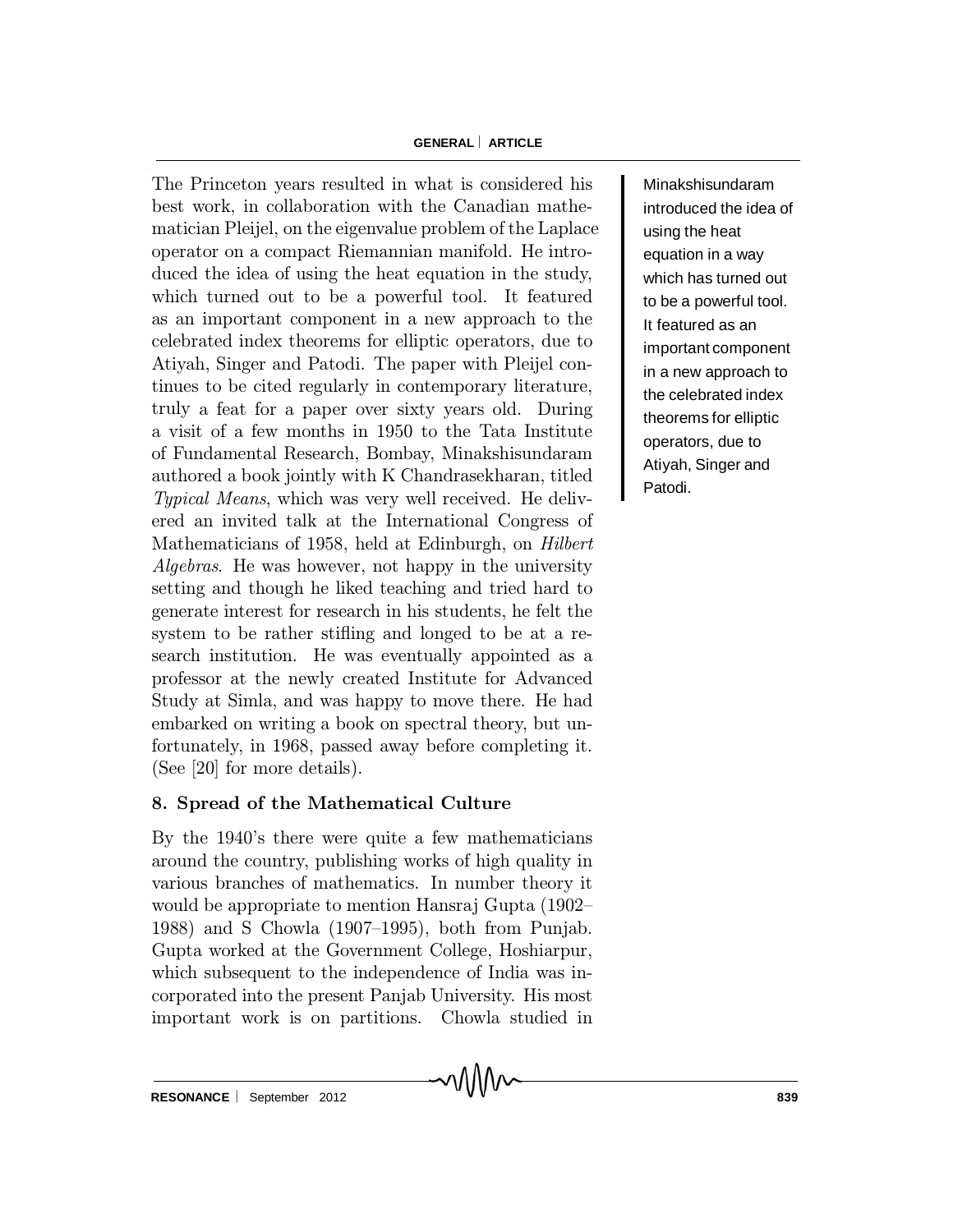Cambridge under Littlewood. He worked at the Government College at Lahore during 1936–1947, but following partition of India he left for the United States. Apart from these two, the Panjab University, now situated at Chandigarh, was to see in later years another stalwart in Number theory, R P Bambah (born 1925). Thanks to the efforts of these experts a school in number theory flourished at Panjab University and important results continue to be produced there.

C T Rajagopal  $(1903-1978)$  from the Ramanujan Institute, Madras, who succeeded Vijayaraghavan as the Director of the Institute after the latter's death, contributed greatly to the area of summability theory, publishing in several leading journals including the Annals of Mathematics. He worked also on history of Indian mathematics, and has been instrumental in bringing into focus the work of the Kerala School of Mathematics that flourished for over two centuries from late 14th century. R S Varma  $(1905{-}1970)$  who was on the faculty of the University of Lucknow from 1938 to 1946 worked on integral transforms and special functions; Varma later moved to Delhi to be part of the Defence Science Organisation where he was engaged in problems of ballistics and operations research. S  $M$  Shah (1905–1996), who was at Aligarh (a junior faculty when A Weil was there) until 1958 when he left for the United States, worked extensively on functions of a complex variable, dealing especially with properties of entire functions. Ganapathy Iyer  $(1906-1987)$ , who was brought to Annamalai by Narasinga Rao was another excellent mathematician working on entire functions. Both Shah and Iyer were knowledgeable on the Nevanlinna theory. Many of Ganapathy Iyer's papers involve application of methods of functional analysis to spaces of entire functions. D D Kosambi (1907–1966), who was also a colleague of A Weil at Aligarh and worked at Fergusson College, Pune from 1932 to 1946, made important contributions dur-

The Kerala School originated by Madhava in the late 14th century discoveredmany important ideas in Calculus. Though initially brought to light by Charles Whish in the 1830's the work came into focus in contemporary scholarship after the work of Rajagopal.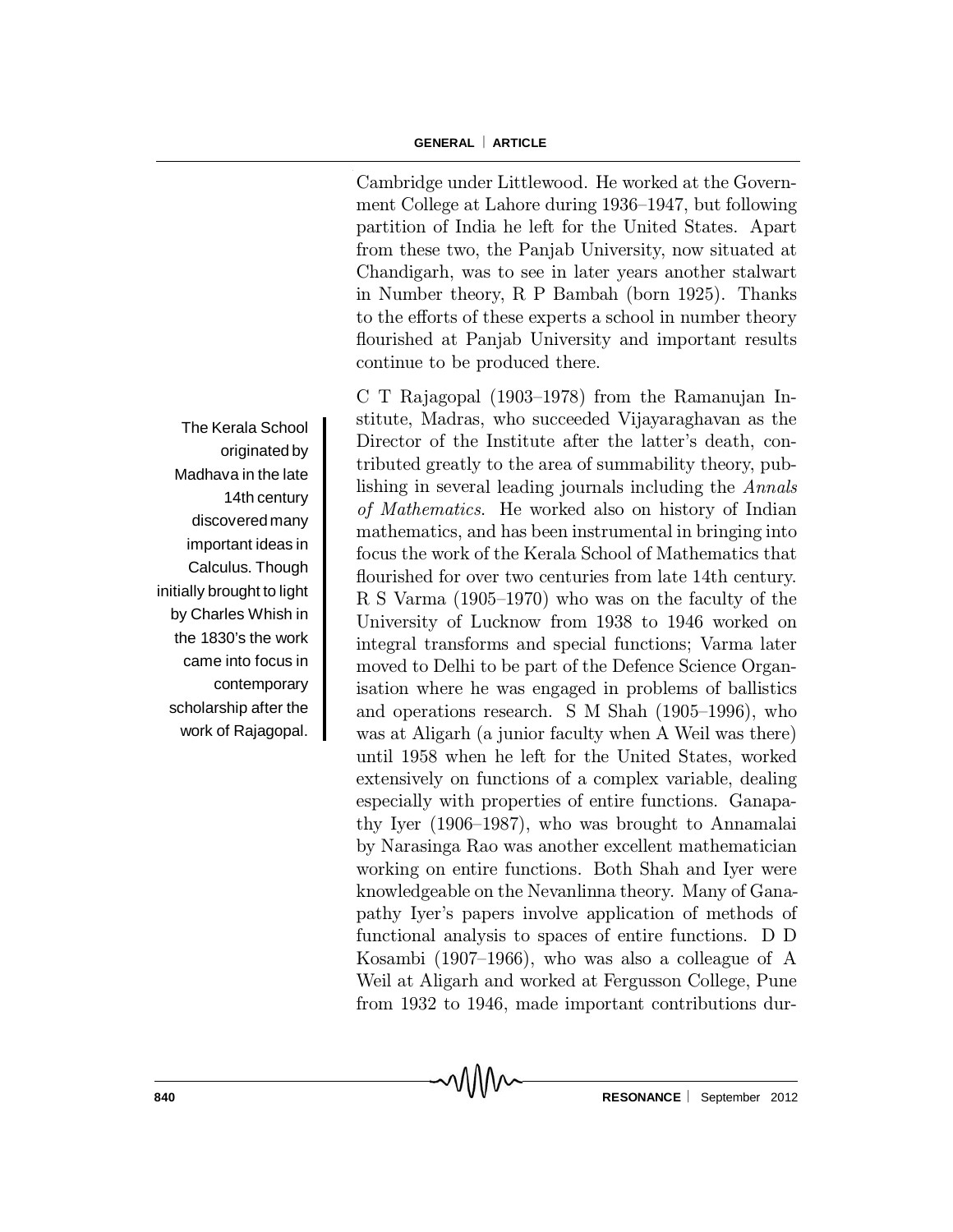ing the period to differential geometry, dealing especially with path spaces; during  $1946-1962$  he worked at the Tata Institute of Fundamental Research, Mumbai – in later years he got interested in statistics and also numismatics and history which became his mainstay (see [21] for more details).

Notably, there was also at least one woman to have attained prominence on the Indian mathematical research scene by the 1940s. S Pankajam, a student of Vaidyanathaswamy who worked at the University of Madras, published many interesting results in the 1930s and 1940s on logic and foundations of mathematics; another woman student of Vaidyanathaswamy, K Padmavally, worked on Analysis and Topology in the 1950's.

Considerable work was also done in areas of applied mathematics. B R Seth who worked at Delhi during 1937–1949 made may contributions relating to questions of elasticity and fluid dynamics. In 1950 he moved to the Indian Institute of Technology (IIT), Kharagpur where he developed a school of applied mathematics. V V Narlikar (1908–1991), who was at Benaras Hindu University, worked on Relativity; he was well-known around India and popularised the subject. One of his early students P C Vaidya is also well-known for his achievements in the area. B S Madhava Rao  $(1900-1987)$  most of whose professional life was spent at the Central College in Bangalore worked on various topics in mathematical physics; after retirement from the Central College he went to the Defence Science Organisation at Pune where he is said to have been very effective. P L Bhatnagar  $(1912–1976)$  was at Delhi during 1940 to 1955, and was engaged during that period in pursuing astronomy and astrophysics; a PhD from the University of Allahabad, he holds the distinction of a two-part PhD thesis, one on Astrophysics under A C Banerjee and the other on Summability under B N Prasad. He later moved to the Indian Institute of Science, Bangalore, as Head of the

MM

Some women also attained prominence on the Indian mathematical research scene in the 1940's and 1950's.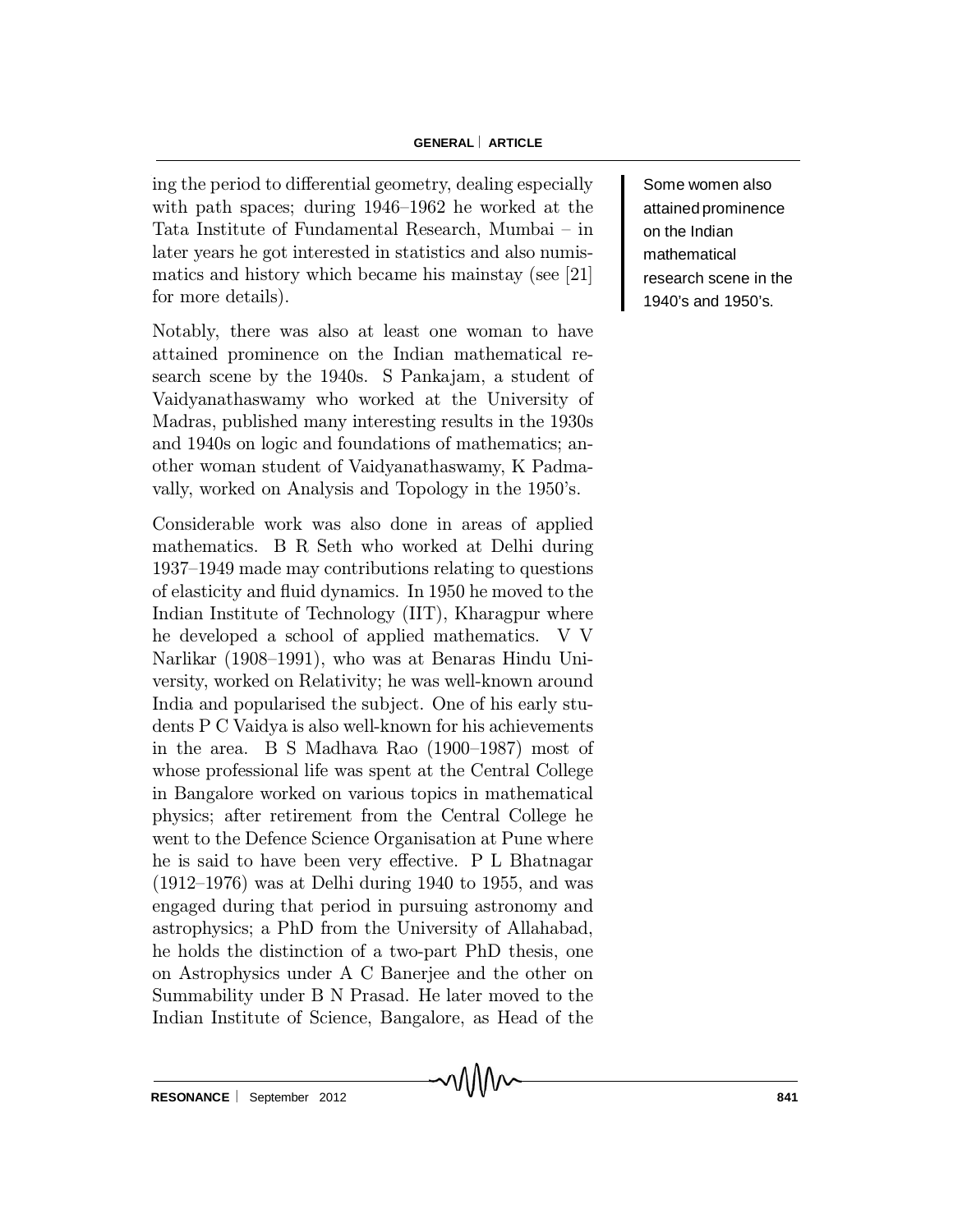Levi had a great deal of influence in the introduction of algebra (then called modern algebra) in India, especially in the university curricula; he is sometimes referred as "father of algebra in India".

Department of Applied Mathematics, where he not only made important contributions to fluid dynamics but was also instrumental in developing the subject at the Institute and around the country.

## 9. The Foreign Hand

The picture of the mathematical scenario in India during the 1940s would be incomplete without depiction of the role of a few foreign mathematicians. A Weil's stint at Aligarh during 1930–1932 was noted earlier. On account of the brevity of the stay and the overall context it did not really have much effect, except indirectly through his influence on Vijayaraghavan; Weil's ideas were to have much greater influence on mathematics at the Tata Institute of Fundamental Research during a later stage, which I will not be going into here (see [17]). There were however, two mathematicians from abroad who were in India for a long period and influenced Indian mathematics substantially: F W Levi  $(1887-1966)$ and Father Racine  $(1897-1976)$ .

Levi was a German mathematician who worked at Leipzig during  $1920-1935$ , but had to leave the country on account of his Jewish ancestry when the Nazi's took over. He came to Calcutta as a professor in 1935 and was there until 1948 when he moved to the Tata Institute in Mumbai at the invitation of Homi Bhabha; he later returned to Germany in 1952. Levi's work was in group theory and generalisations and he had a great deal of influence in introducing algebra (then called modern algebra) in India, especially in the university curricula; he is sometimes referred as \father of algebra in India" (see [22]). His seminar at the University of Calcutta on algebra and geometry seems to have influenced the work of R C Bose (see [14]). He was an active promoter of mathematics and was the President of the Indian Mathematical Society for  $5$  years, during  $1942-1947$ .

Father Racine did his doctorate in Paris in 1934. He

MMW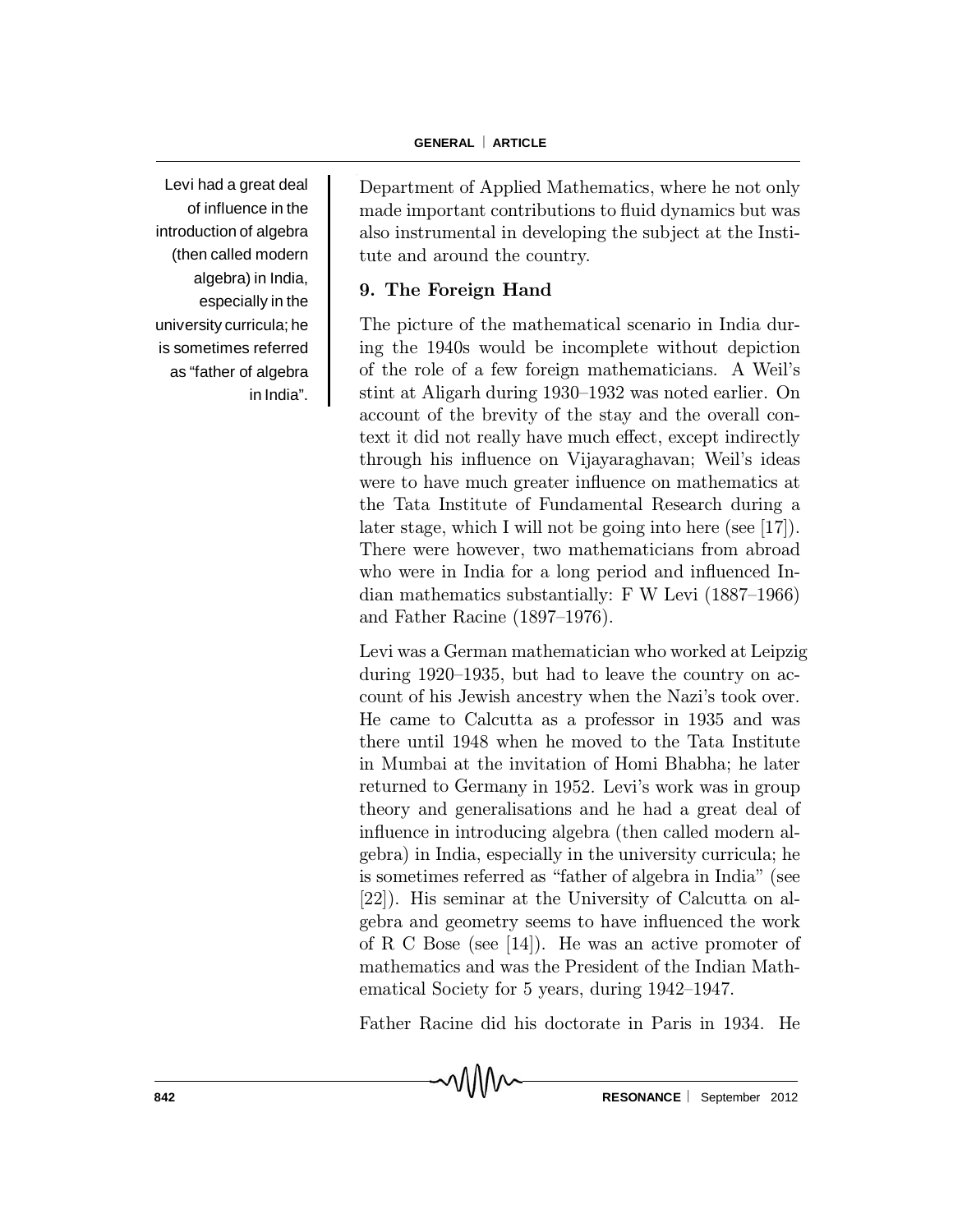had joined the Jesuit order in 1929 and after his doctorate was sent to India, to work at St. Joseph's College, Tiruchirapally. From there he moved to Loyola College, Madras in 1939 where he stayed until his death in 1976, even though he had retired in 1967. Father Racine had studied under Elie Cartan and Hadamard and had many friends among leading French mathematicians of the time. With that background he greatly influenced students into acquiring a modern view of mathematics. Minakshisundaram was his first great success in this respect, and many more followed in later years (see [17]).

## 10. An Evolved Mathematical Community

As this overview of the growth of mathematics in India indicates, mathematics in the country had well and truly arrived on the modern mathematical scene by the 1940's. A large number of papers were published by the researchers from India in leading journals around the world, including the Annals of Mathematics, American Journal of Mathematics, Duke Journal of Mathematics, the Bulletin, Proceedings and Transactions of the American Mathematical Society, the Journal and the Proceedings of the London Mathematical Society, Mathematische Annalen, the Quarterly Journal of Mathematics (Oxford), Tohoku Mathematical Journal. Contributions were also made to the Proceedings of the National Academy of Sciences, USA as also to Nature. Many high quality papers also appeared in journals published from India. Apart from the Journal of the Indian Mathematical Society, the Bulletin of the Calcutta Mathematical Society, and Sankhya mentioned earlier, various other journals had come up and established themselves with good professional standards.

The Indian Academy of Sciences was founded in 1934 and soon started its own journal, the Proceedings of the Indian Academy of Sciences; the mathematics papers appeared in Section A of the Proceedings, which was



**Rev. Fr. C. Racine** Courtesy: *Current Science*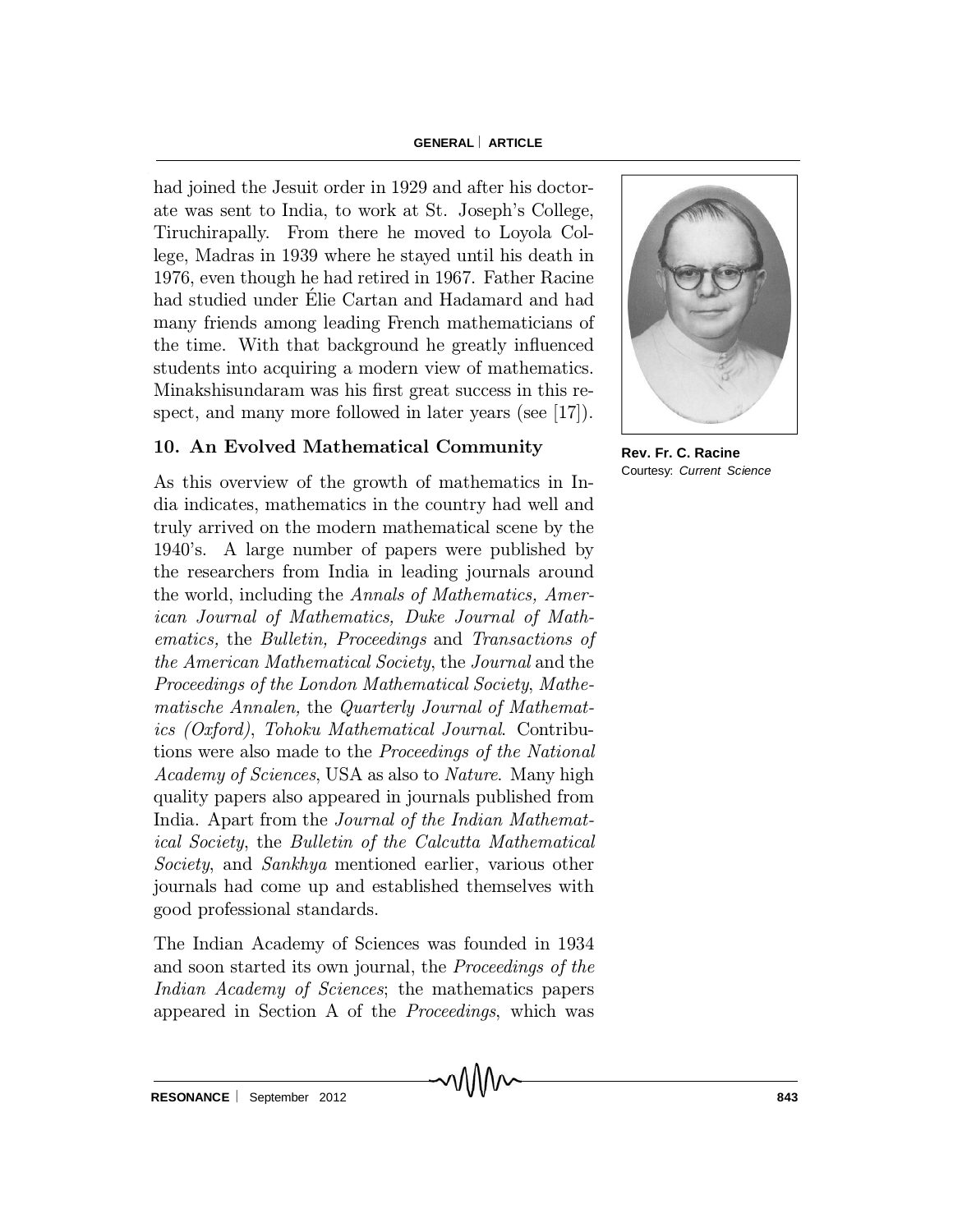Journal publication activity was carried out with great commitment; for instance it continued even when there was paper shortage during the second world war.

later changed to a series of the Proceedings with the name suffixed with '*Mathematical Sciences*'. Many of the established mathematicians contributed regularly to these journals. There were also other journals brought out by various universities or local institutions. The Journal of the Annamalai University in which some of Pillai's results appeared, Proceedings of the Lahore Philosophical Society in which a large number of notes by S Chowla appeared, Journal of the University of Bombay in which some papers of Kosambi and Narlikar are found, Journal of the Mysore University to which Madhava Rao contributed, etc.

Many of the journals had also papers published by established mathematicians from abroad. While publishing in local journals precluded reaching out to a wider readership, and in some cases this may have cost the authors much, it contributed greatly in generating a lively mathematical environment. The contributions of the good mathematicians, Indian as well as foreign, were helpful in sustaining the journals. Journal publication activity was carried out with great commitment; for instance it continued even when there was paper shortage during the second world war (see [4]).

## 11. Epilogue

The rest I would say, modifying the common adage, is contemporary history. In 1947 India became independent. Under the leadership of Pandit Jawaharlal Nehru great store was placed on development of science. Tata Institute of Fundamental Research (TIFR) was founded by Homi Bhabha in 1945, and thanks to his enlightened views on the role of mathematics and the efforts of K Chandrasekharan, a strong School of Mathematics was built up at Mumbai. Many new institutions emerged in the post-independence era, including IIT's (Indian Institute of Technology) and new universities. Others were restructured and rejuvenated. TIFR and ISI established

MM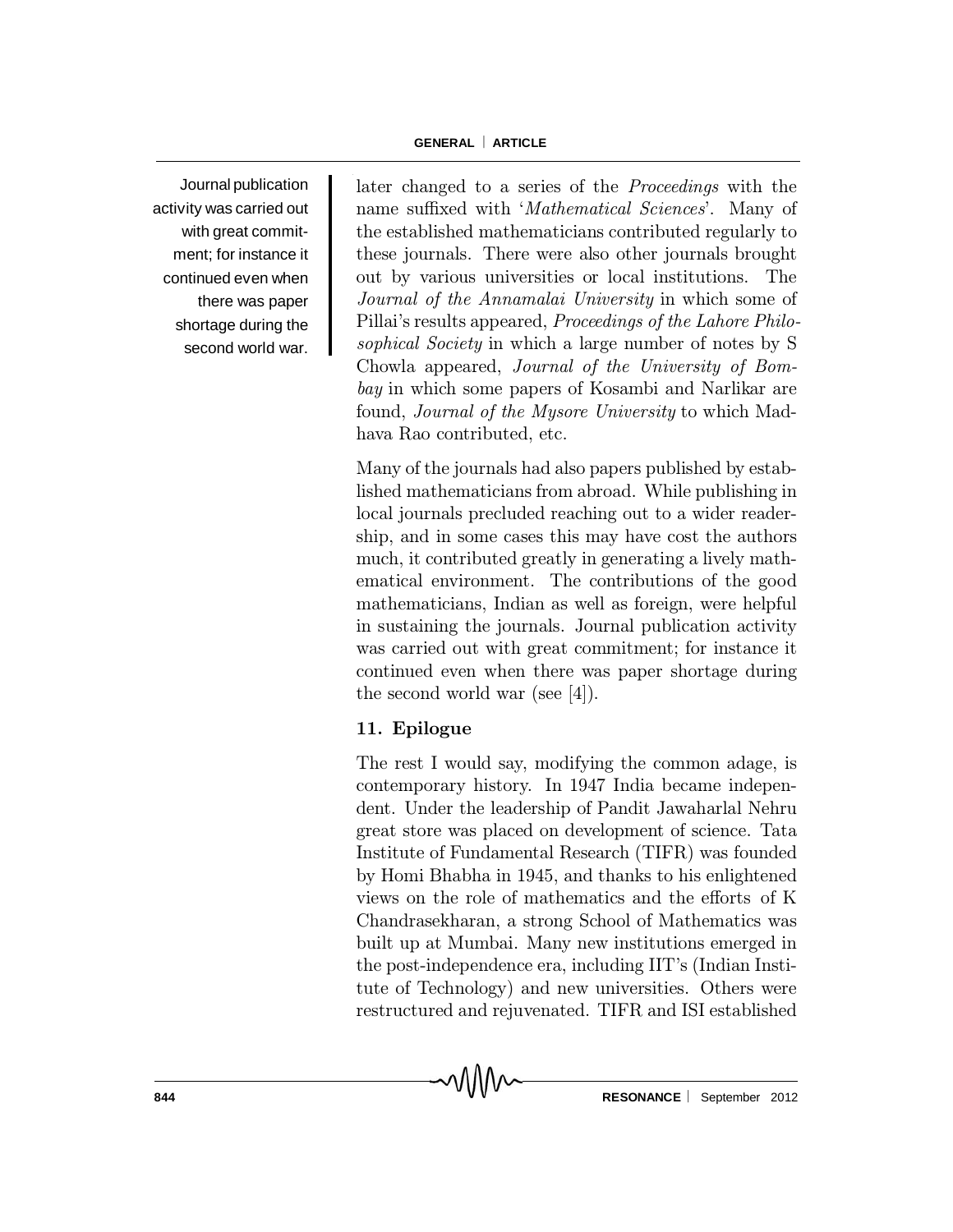new centres. The impact of all this on the mathematical developments would be a much broader topic, and would deserve to be addressed in detail some day.

I shall conclude this article with a brief mention of some recent developments and events which may be expected to have a major impact on the future of mathematics in India. Apart from the steep increase in the number of universities and IIT's, more recently the IISER's (Indian Institute of Science Education and Research) have come on the scene, with the express objective of promotion of basic sciences and in particular mathematics. Many new prizes and fellowships have been introduced in recent years to encourage pursuit of basic sciences and mathematics. The first International Congress of Mathematicians (ICM) in India (third in Asia) was held at Hyderabad during August  $19-27$ , 2010. The year 2012 has been declared the National Mathematics Year, as a tribute to Srinivasa Ramanujan on the occasion of his 125th birth anniversary, and a variety of activities are being undertaken by various institutions around the country, with substantial financial support from the government, for promotion of mathematics at various levels. On the whole it has been a period of euphoria and commitment to the cause of advancement of mathematics, and one hopes that its impact will be felt in the coming years.

#### **Bibliography**

- **[1] William A Blanpied, 'Pioneer scientists in pre-independence India',** *Physics Today***, May 1986.**
- **[2] Joseph W Dauben and Rohit Parikh, 'Beginnings of modern mathematics in India',** *Current Science***, Vol.99, No.3, pp.300–322, 2010.**
- **[3] S Mukhopadhyaya, 'New methods in the geometry of a plane arc',** *Bull. Calcutta Math. Soc***., Vol.1, pp.31–37, 1909.**
- **[4] R Narasimhan, 'Coming of age of mathematics in India',** *Miscellanea Mathematica***, Ed. P Hilton, F Hirzebruch, and R Remmert, Springer-Verlag, 1991.**
- **[5] Syamadas Mukhopadhyaya,** *Collected Geometrical Papers***, Parts 1 and 2, Calcutta University Press, 1929 and 1931 resp.; reviewed in** *Nature,* **4 April 1931 and 8 July 1933.**